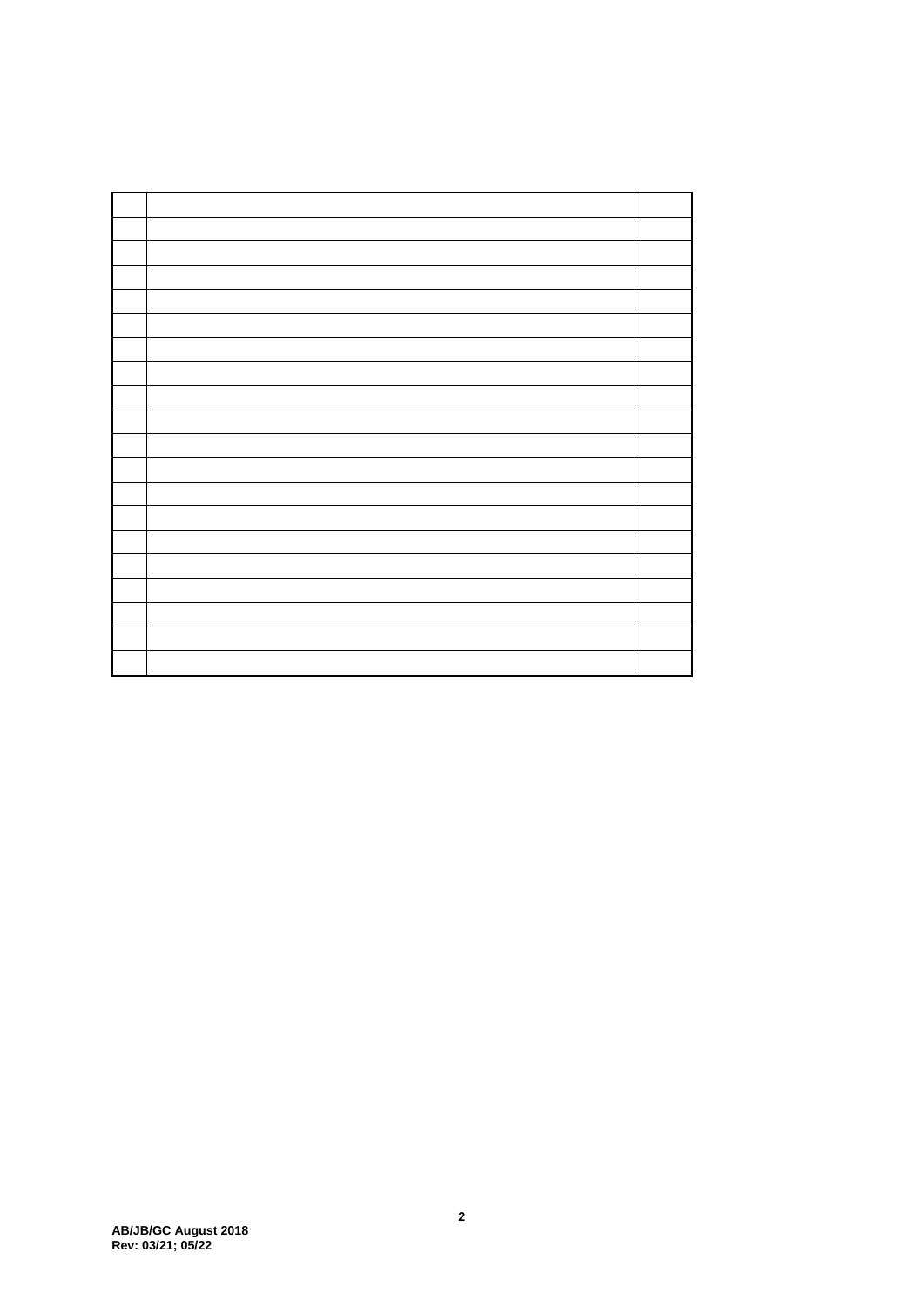# **1 EMERGENCY AND KEY CONTACT DETAILS**

Where any student is in immediate danger you should contact the Police on 999. You should inform the Safeguarding Officer (or, if they are not available, the Deputy Safeguarding Officer) as soon as possible following this.

In all other (non-emergency) cases where you know or have reasonable grounds to believe that a student may be at risk of harm or abuse, you should immediately notify the Safeguarding Officer (or, if they are not available, the Deputy Safeguarding Officer).

# **Safeguarding Officer**:

Amanda Britton, Principal, Artistic Director & Chief Executive

Phone: 020 8892 9960

Email: Amanda.britton@rambertschool.org.uk

## **Deputy Safeguarding Officer**:

Judy Bowden, Head of Admissions, Registry and Student Support

Phone: 020 8892 9960

Email: Judy.bowden@rambertschool.org.uk

In the event that the Safeguarding Officer and the Deputy Safeguarding Officer are offsite, staff should contact them via Teams.

## Members of the **Safeguarding Group** are:

Rachel Avery, Judy Bowden, Amanda Britton, Grace Campbell and Darren Ellis.

Any concerns about the Safeguarding Officer or the Deputy Safeguarding Officer should be reported to the Safeguarding Working Group of the Board of Trustees, whose current membership is Rachel Avery, David Cazalet, Katie Thorpe and Louise Verill.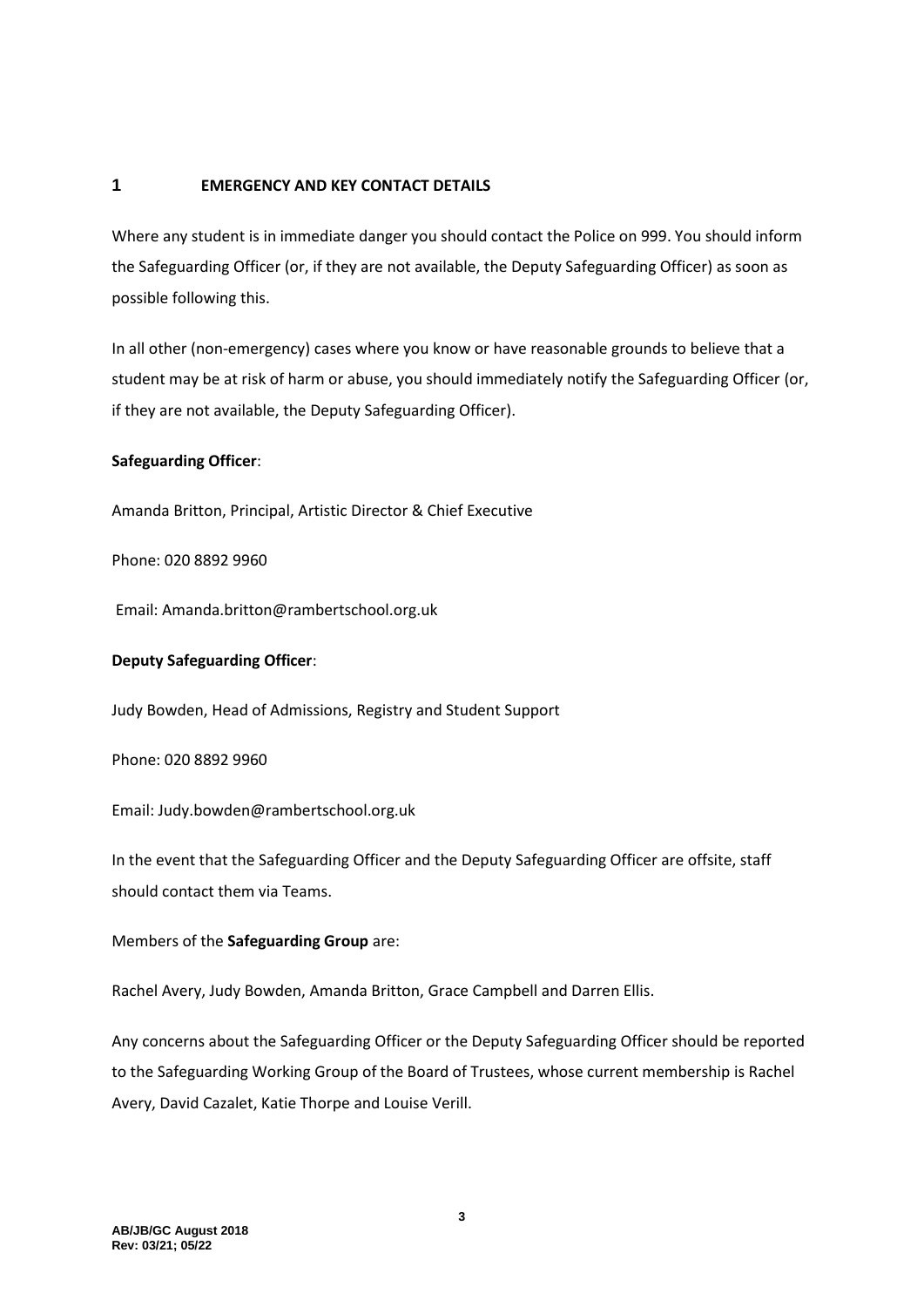# <span id="page-3-0"></span>**2 SERIOUS INCIDENT REPORTING TO CHARITY COMMISSION**

The School is a registered charity, and it may be necessary to inform the Charity Commission of any safeguarding issue that involves significant risk to students or the School itself. This is in addition to any matters referred to the Police or other regulatory bodies.

Responsibility for making a Serious Incident Report rests with the School's Board of Trustees. The Safeguarding Officer (or, in their absence, the Deputy Safeguarding Officer) shall be responsible for notifying the Trustees of any safeguarding issues that may need to be reported to the Charity Commission or other public authorities.

Further guidance from the charity Commission on reporting serious incidents is available online at <https://www.gov.uk/guidance/how-to-report-a-serious-incident-in-your-charity>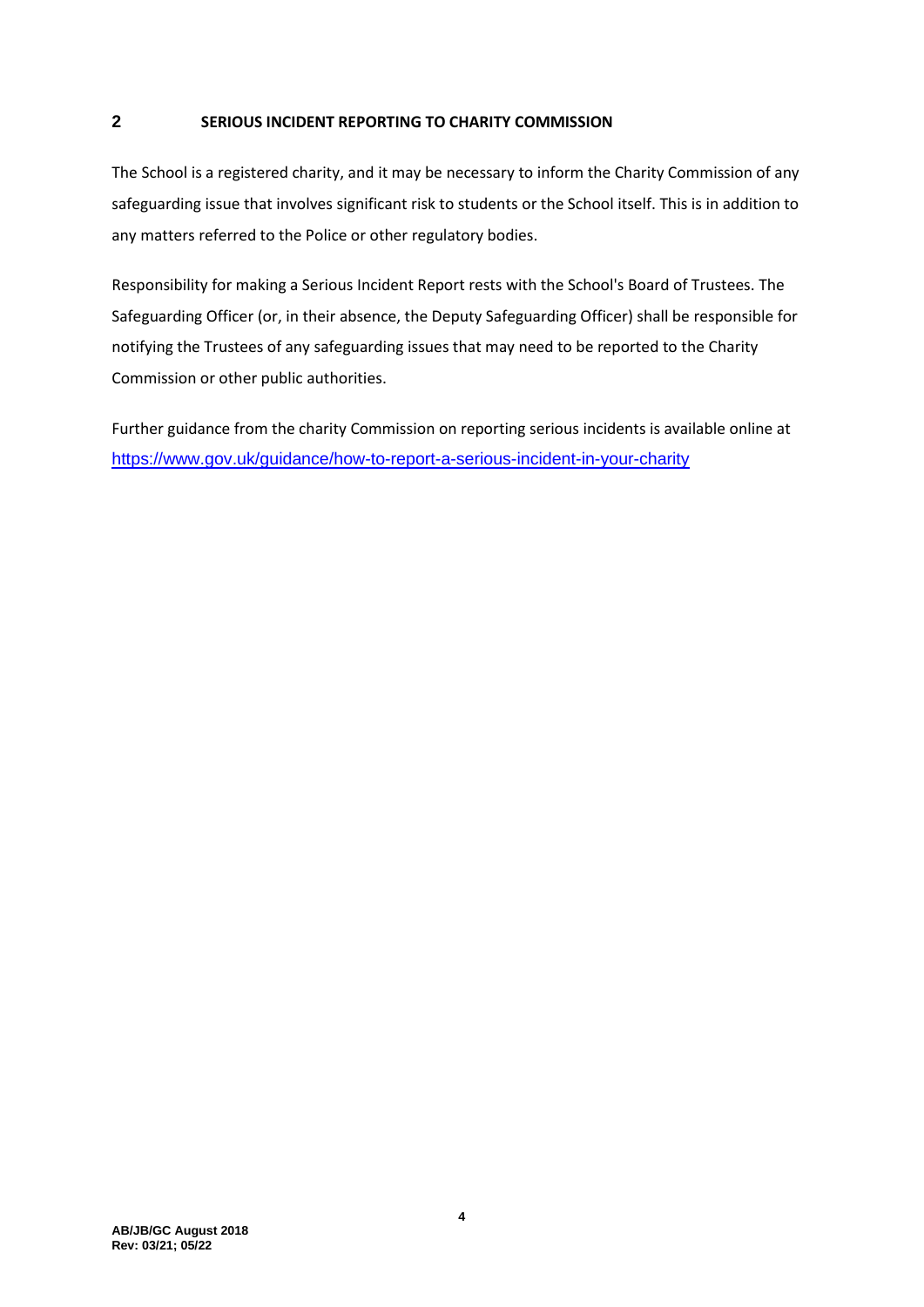# **3 INTRODUCTION TO SAFEGUARDING POLICY**

The Rambert School of Ballet and Contemporary Dance (the "**School**") has for over 100 years upheld an international reputation for delivering elite vocational dance training. Throughout the School's history the creative energy and spirit of its founder, Marie Rambert, have endured. Graduates' work is characterized by their individuality, creativity and artistic expression in addition to strong technical skills, and they can be found in all areas of the profession: as dancers, choreographers, teachers, academics and directors.

Our mission is to provide world-leading training and education in ballet and contemporary dance. Fuelled by innovation and creativity, Rambert School plays a key part in the professional dance sector. Our finely tuned curriculum, inspirational teaching and the talent and individuality of our students makes us a world-leading centre for dance training. We are the only school in the UK to focus equally on classical ballet and contemporary dance, ensuring we give our students a sound technical training and that we produce industry-ready dancers and choreographers.

Our vocation is to realise the potential of every single student. Every member of staff here at the School welcomes individuality, and this is at the heart of our teaching.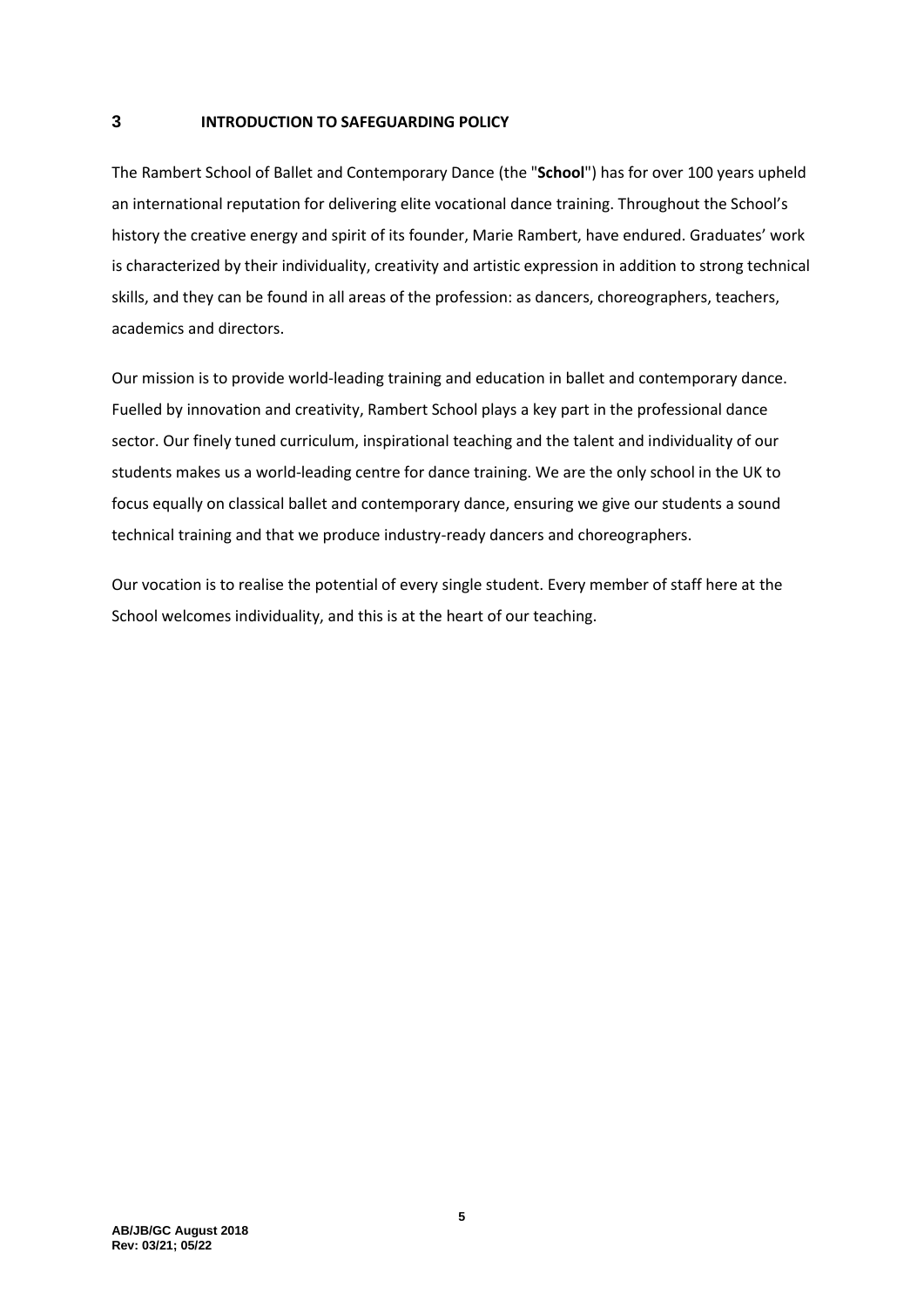#### **4 GOVERNING PRINCIPLES**

The fundamental principle that underpins the Safeguarding Policy is that the welfare and interests of our students are of paramount importance and should be protected at all times.

The School's priority is to ensure the safety and protection of children and vulnerable adults. However, the School recognises the risk that students may, through a range of circumstances, experience unwelcome behaviour or conduct which exposes them to risk. The School owes all its students a duty of care to protect them from harm and the risk of exploitation. The School has legal duties which require all staff and students to comply with this Safeguarding Policy and associated policies and procedures set out in the Staff Handbook and the Student Handbook. This is a mandatory obligation and a failure to comply may lead to disciplinary action being taken. This Safeguarding Policy applies to all activities of the School, whether on School premises or otherwise.

In particular **staff** must have regard to the related policies and procedures of the School:

- The "Safe Touch" policy in relation to appropriate physical contact in dance, a copy of which can be found at Appendix [1](#page-18-0)
- The Staff Professional Code of Conduct and its clauses in relation to staff and student relationships and in respect of anti-bullying, harassment and victimisation
- Health and safety procedures
- Information Technology Policy ~ acceptable use
- Social Media Policy
- Trips & Visits Procedure
- Grievance procedure and disciplinary procedure
- Policy and Procedure on Public Interest Disclosure (prev Whistleblowing)

**Students** must have regard to the Student Handbook which sets out the expectations of students as regards conduct and standards of behaviour. Students may be at risk of being excluded from the School if they fail to meet the expected standards of conduct and behaviour towards one another and in relation to the staff of the School.

The Safeguarding Policy reflects the laws and best practice in England. All students and staff are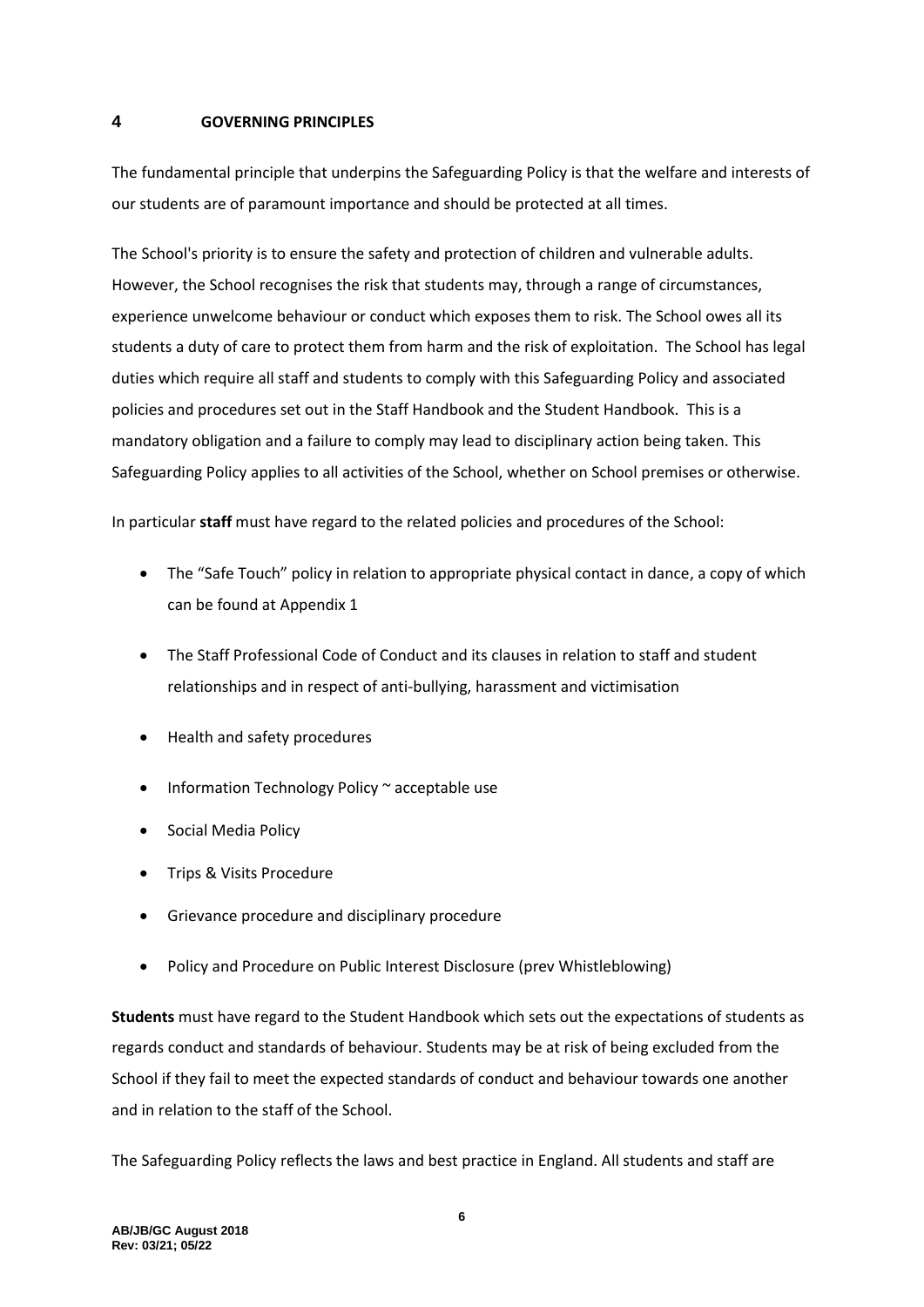expected to adhere to these standards.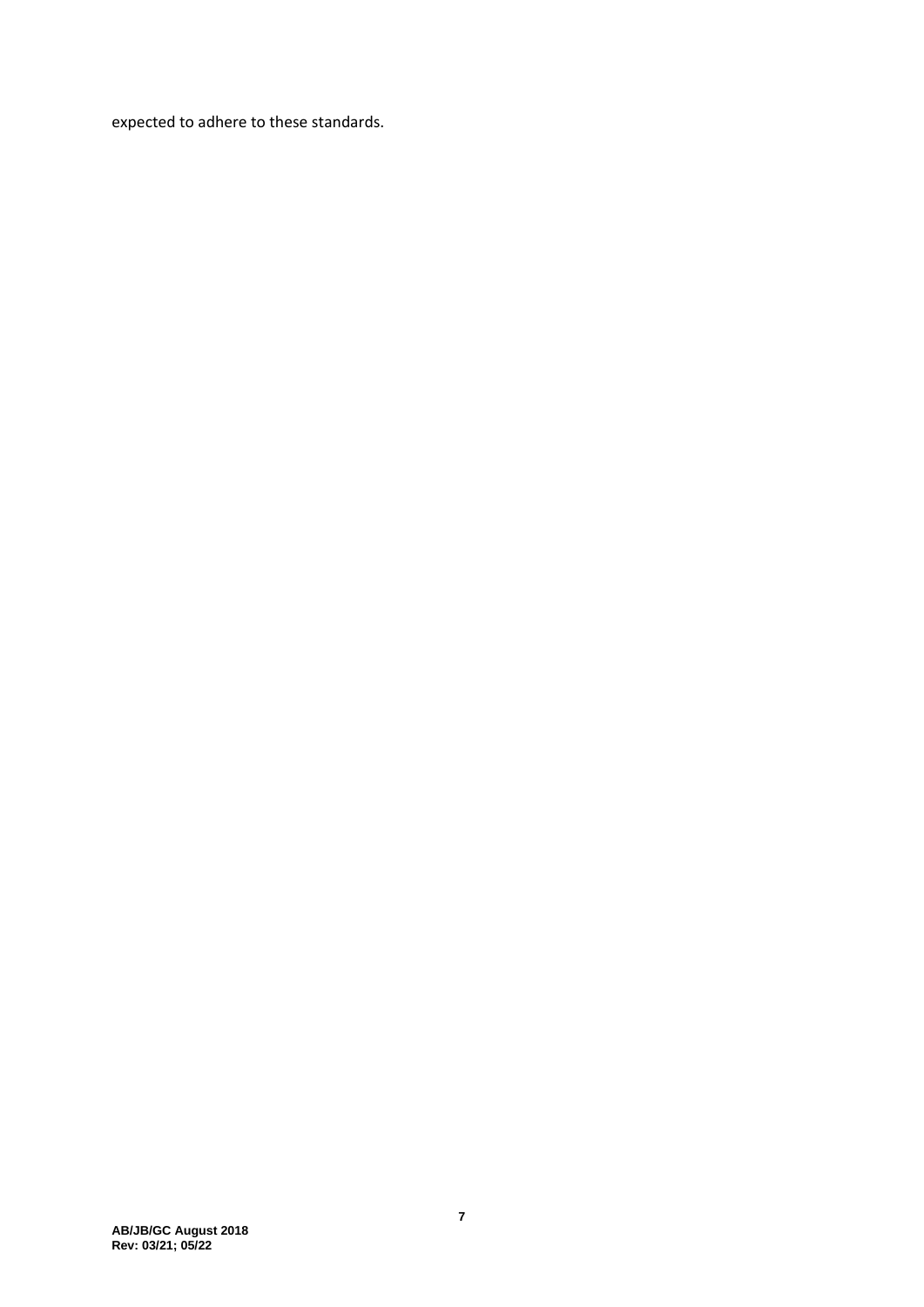## **5 RELEVANT DEFINITIONS**

An "**adult**" is any person who has attained the age of 18.

A "**vulnerable adult**" is any adult who has needs for care and support; or who may be experiencing, or is at risk of abuse or neglect; and/or is experiencing, or is at risk of experiencing controlling and/or coercive behaviour. Note that this may not be a permanent form of vulnerability or risk. Vulnerability can arise from time to time as the result of mental or physical health issues and/or as a consequence of an inappropriate relationship.

A "**child**" is any person who has not attained the age of 18.

"**Coercive behaviour**" is an act or pattern of acts that is used to harm, punish or frighten, intimidate or humiliate a person.

"**Controlling behaviour**" is an act or pattern of acts intended to make a person subordinate or dependent. It might include isolating them from support, exerting control over their everyday behaviour. It can extend to exploiting them for personal gain and/or depriving them of the resources they need for independence.

"**Staff**" includes all permanent, temporary, freelance and volunteer staff.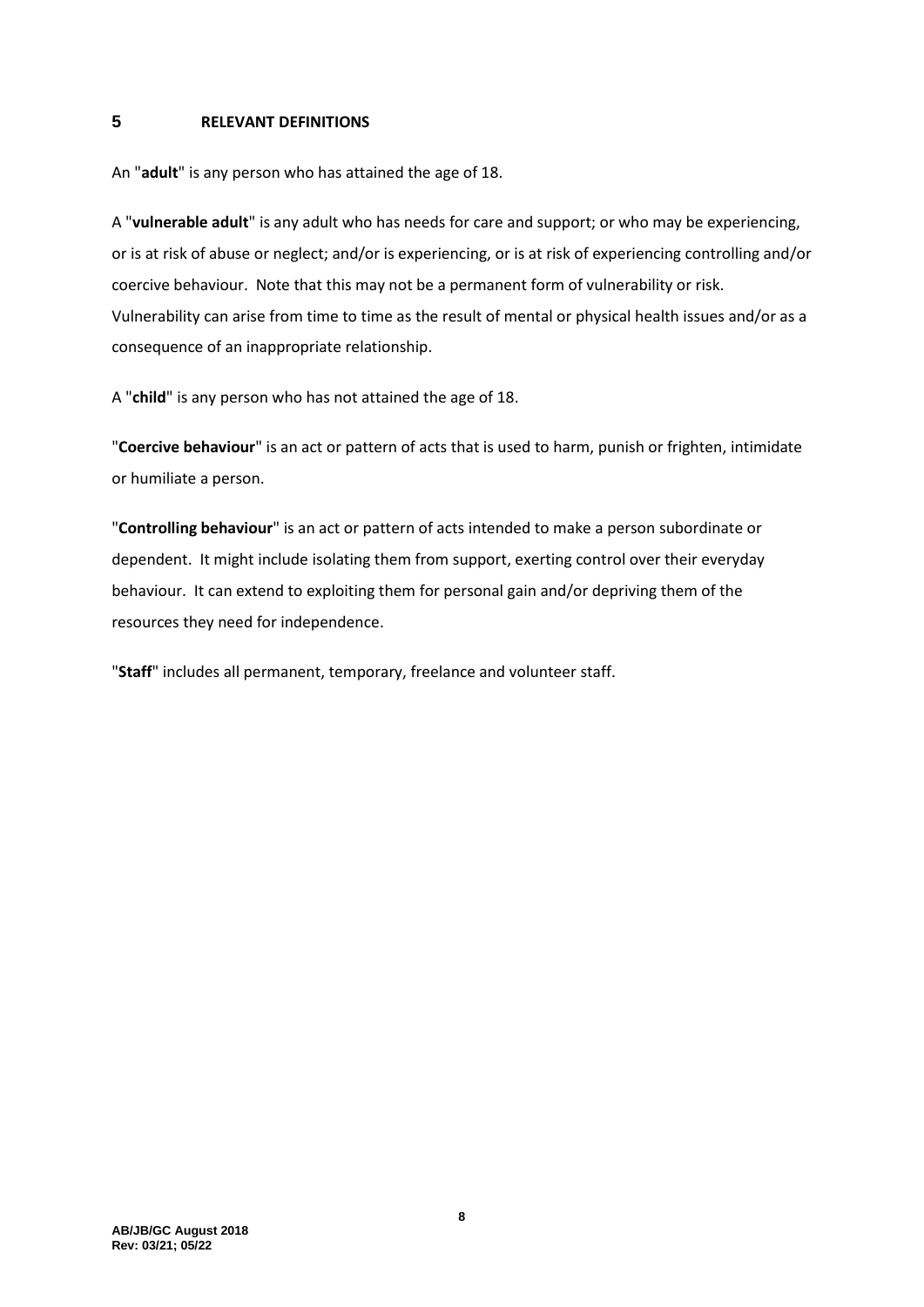### **6 SAFEGUARDING ROLES AND RESPONSIBILITIES**

**All staff** have a legal duty to safeguard the School's students, to recognise any signs of abuse and to take action where it is reported. All staff will receive training on what abuse is and how to recognise and report it.

This Safeguarding Policy commits staff to respond promptly to all allegations or suspicions of abuse. This is a mandatory obligation and a failure to comply may lead to disciplinary action being taken.

# The **Safeguarding Officer and their Deputy** are responsible for:

- Ensuring the School's Safeguarding Policy is implemented consistently across the School
- Referring cases of suspected abuse to the relevant agencies
- Supporting staff who report suspected abuse
- Referring cases where a person is dismissed or leaves the School, due to a risk of harm to a child or vulnerable adult, to the Disclosure and Barring Service ("**DBS**") as required
- Keeping a full and secure record of all safeguarding reports and concerns
- Ensuring that all staff receive appropriate safeguarding training
- Keeping staff appropriately informed about matters to do with safeguarding
- Reporting to the School's Board of Trustees on safeguarding issues on a termly basis, and before then where a report to the Charity Commission may need to be considered
- Liaising with other professionals and agencies which support children and vulnerable adults

The School's **Safeguarding Group** is responsible for steering work in relation to safeguarding and making recommendations to the School's senior management team regarding any actions that need to be taken to maintain compliance and best practice in respect of safeguarding, including reviewing this Safeguarding Policy.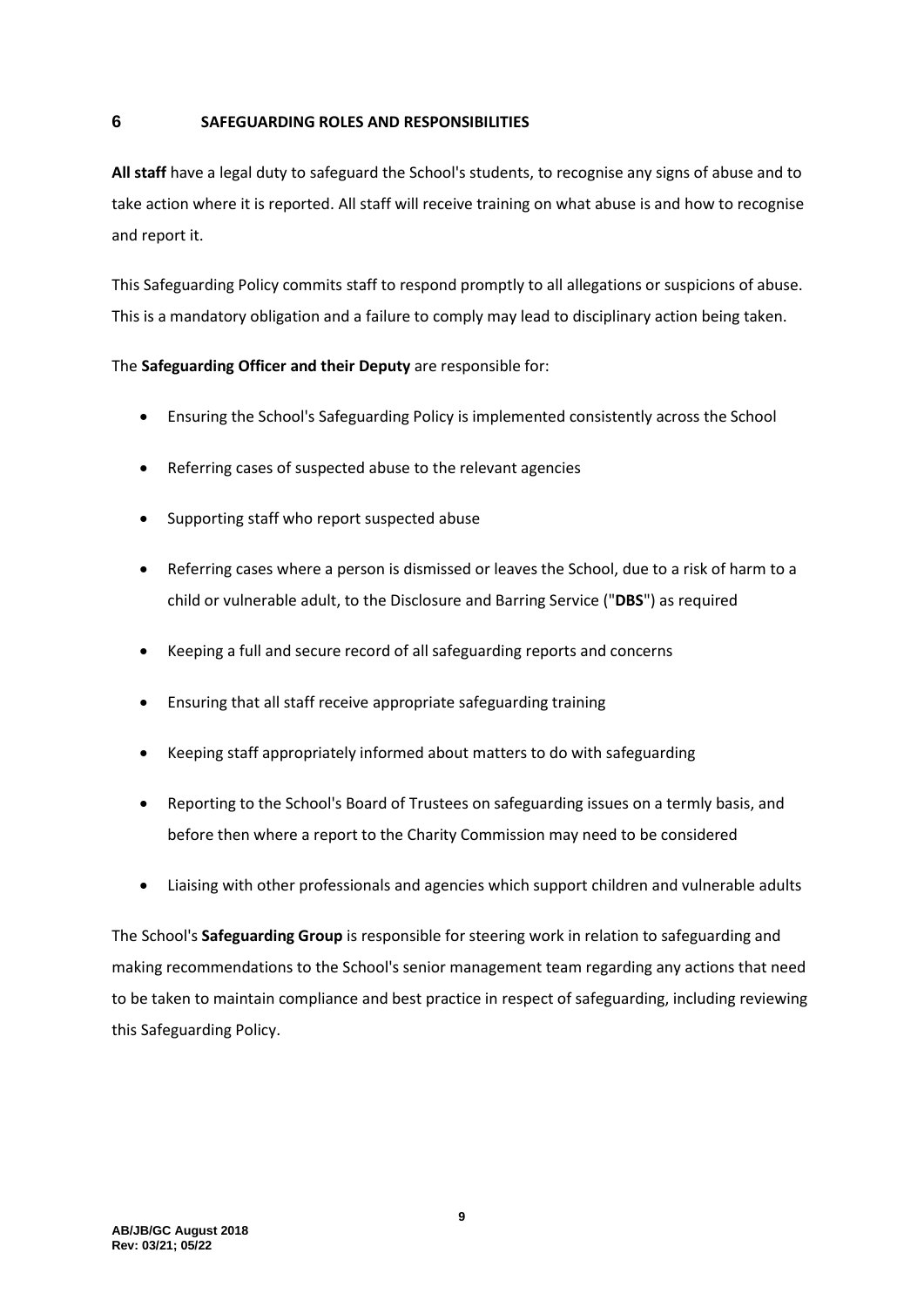# **7 SAFEGUARDS**

A number of safeguards are in place to protect the School's students and also to protect staff where they may also be at risk.

# **All staff**

• Express prohibition on intimate or personal relationships between staff and students

Staff should conduct themselves at all times in accordance with the School's policies and procedures and acknowledge their professional and ethical responsibility to protect the interests of students and accept the obligations and constraints inherent in that responsibility. Staff have a responsibility to ensure that an unequal balance of power is not used to personal advantage or gratification, including where students are adults, whether or not they would be considered vulnerable adults. Staff are therefore expressly prohibited from entering into any intimate or personal relationship with a student of the School. Such relationships can lead to perceived or actual conflicts of interest, which can have a detrimental effect on the teaching and learning environment for other students and colleagues.

- Create 'safe space' where staff can confidentially report concerns
- The School supports a 'safe space' approach where staff can confidentially report any concerns (of their own or regarding other members of staff) to the Safeguarding Officer or the Deputy Safeguarding Officer, who shall determine the appropriate course of action. Where appropriate, such reports will be treated in accordance with the School's Policy and Procedure on Public Interest Disclosure (previously Whistleblowing).
- Protection against false or malicious complaints against members of staff

Appropriate support will be provided to any member of staff who may be subject to allegations under this Safeguarding Policy in accordance with the School's Disciplinary and Dismissal Procedure and Staff Grievance Policy.

• Mandatory periodic updates of DBS checks

The School will update DBS checks on all staff on or around the third anniversary of the commencement date of their employment with the School and every three years during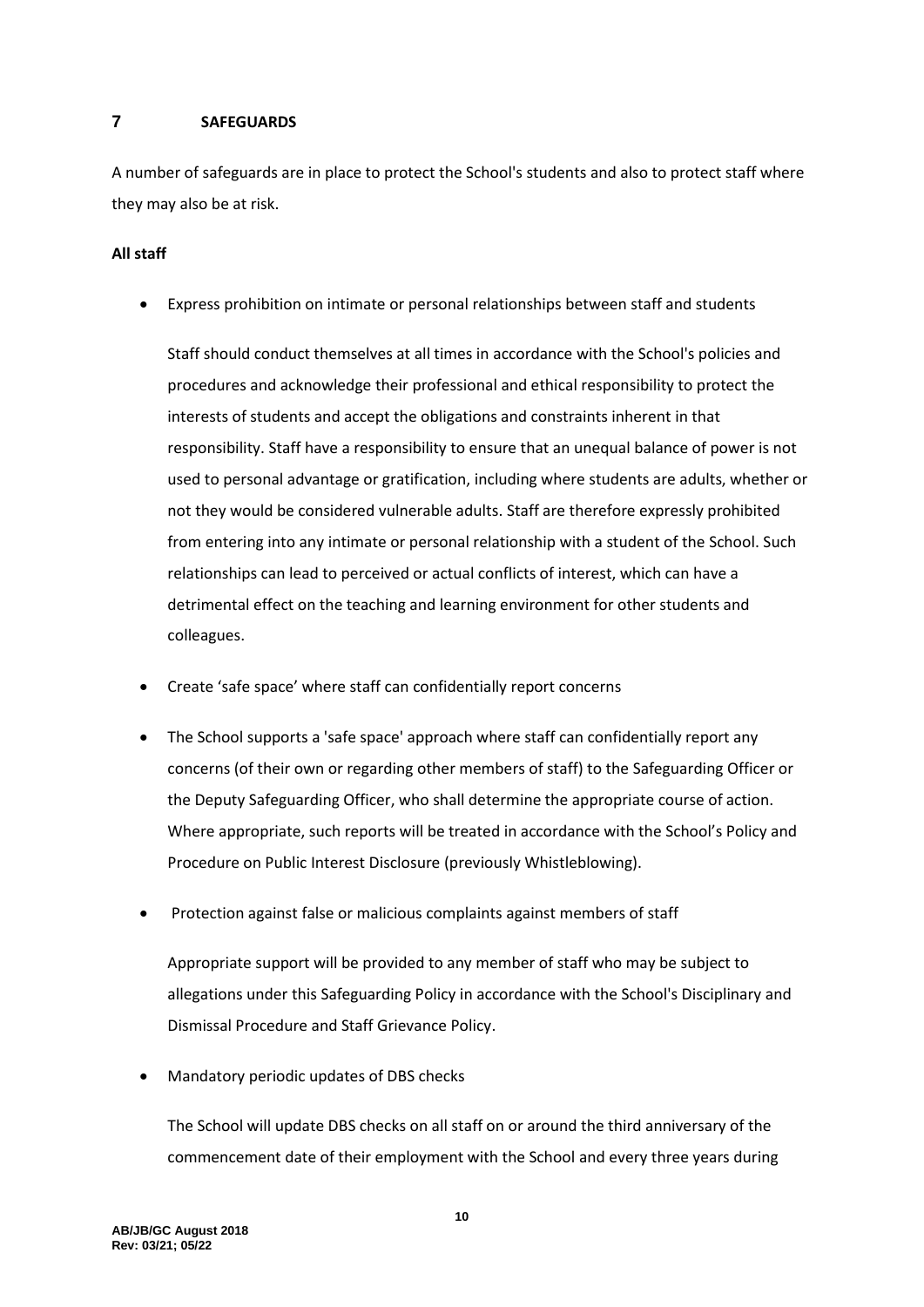their employment thereafter.

#### **Selection of new staff**

- All shortlisted applicants will be interviewed.
- Two references will be taken up prior to the appointment of an individual.
- All new staff are required to declare whether they have any criminal convictions through a compulsory enhanced Disclosure & Barring Services (DBS) Check, which will be carried out by the School.

#### **Training**

All staff will receive an initial briefing as part of their induction and comprehensive online training on child protection and safeguarding (Safeguarding Children – Level 1) will be provided to all staff who hold responsibilities under this Safeguarding Policy. Thereafter updates will be provided by way of refresher briefings or when there is a change in legislation.

Further training will also be provided if required due to the nature of an individual member of staff's role.

New trustees will also be required to complete online safeguarding training (Safeguarding Children – Level 1). .

The School's safeguarding training programme is kept under regular review.

Should a member of staff feel that additional training relating to safeguarding issues is required for a particular role, please contact Grace Campbell, Head of Administration.

## **Ongoing supervision**

Regular supervision of staff will monitor the work undertaken and offer the opportunity to raise any issues.

#### **One to one contact**

Wherever possible, staff should avoid working alone with a student. If unavoidable, one to one contact should ideally take place in an environment where other staff are present or within sight.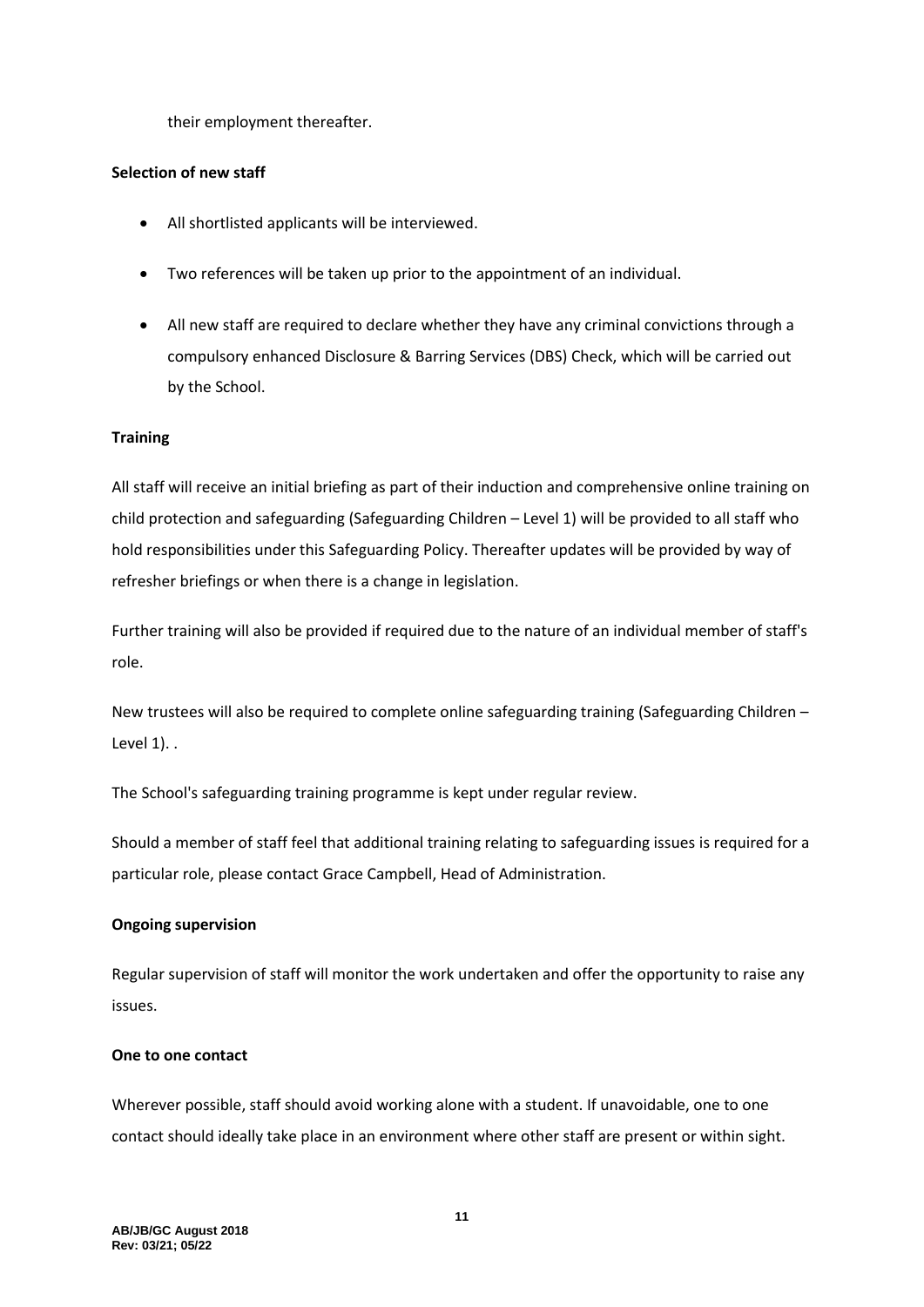Staff should also refer to the "Safe Touch" policy, which can be found at Appendix [1.](#page-18-0)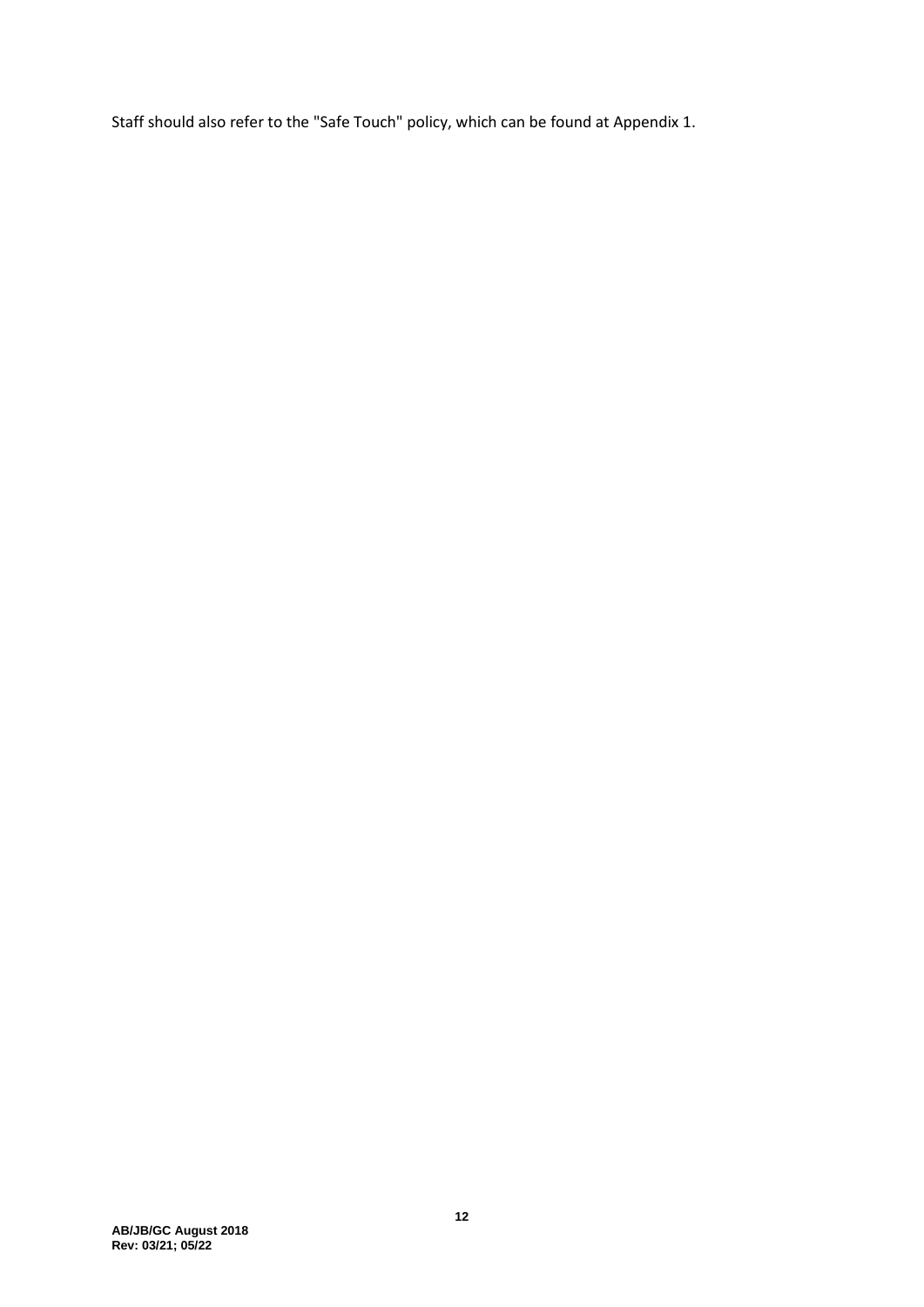# **8 RECOGNISING ABUSE IN CHILDREN**

Abuse may be a single act or one that happens repeatedly. It may be planned or reactive as well as intentional or unintentional. It can also happen due to ignorance or due to the abuser needing help themselves.

Abuse can take many forms. A non-exhaustive reference guide can be found at Appendix 2, to help staff and students recognise signs of abuse.

Staff should remain alert to the indicators of abuse and respond promptly to all allegations or suspicions of abuse.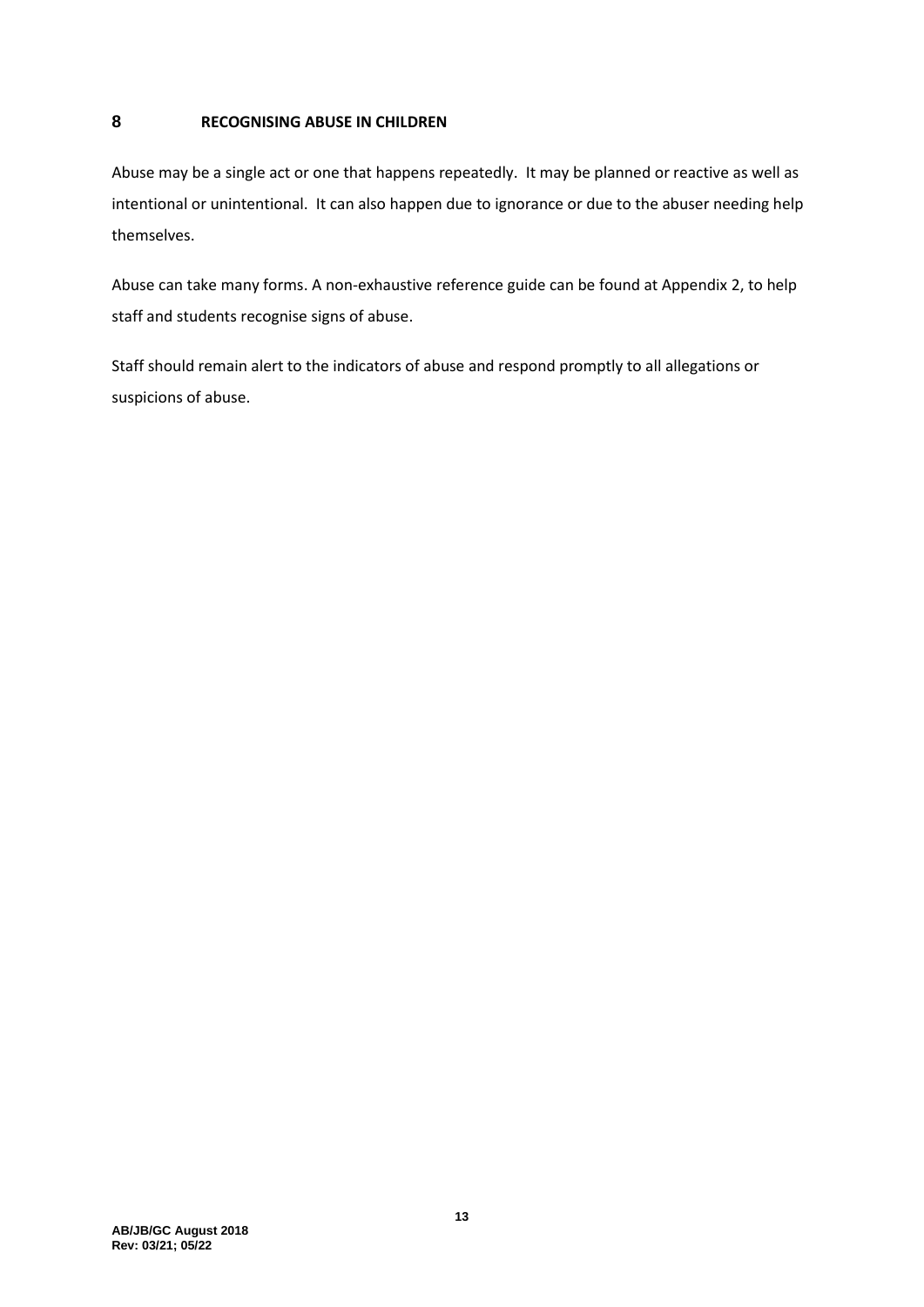#### <span id="page-13-0"></span>**9 PROCEDURE FOR REPORTING A DISCLOSURE OF ABUSE**

Any student disclosing abuse to a member of staff must be listened to carefully and sensitively. Note that it may not be immediately apparent that a disclosure is being made. The member of staff should follow the guidance outlined in Appendix [3](#page-22-0) "Responding appropriately to a disclosure".

Where a student does not speak English it is not appropriate to ask a family member to interpret. Where necessary, an independent interpreter must be found.

The member of staff must make an immediate record of what has been said using the Disclosure Form at Appendix [4.](#page-23-0) Staff should record the student's own words and the language used but should not take a statement. The Disclosure Form must be signed and dated by the member of staff and passed to the Safeguarding Officer as soon as possible.

In the case of an emergency, a member of staff should verbally communicate the matter to the Safeguarding Officer as soon as possible and complete a Disclosure Form within 24 hours.

Contact details, including alternative contacts for the Safeguarding Officer, are at the start of this Safeguarding Policy.

Under no circumstances should a member of staff attempt to undertake any personal investigation.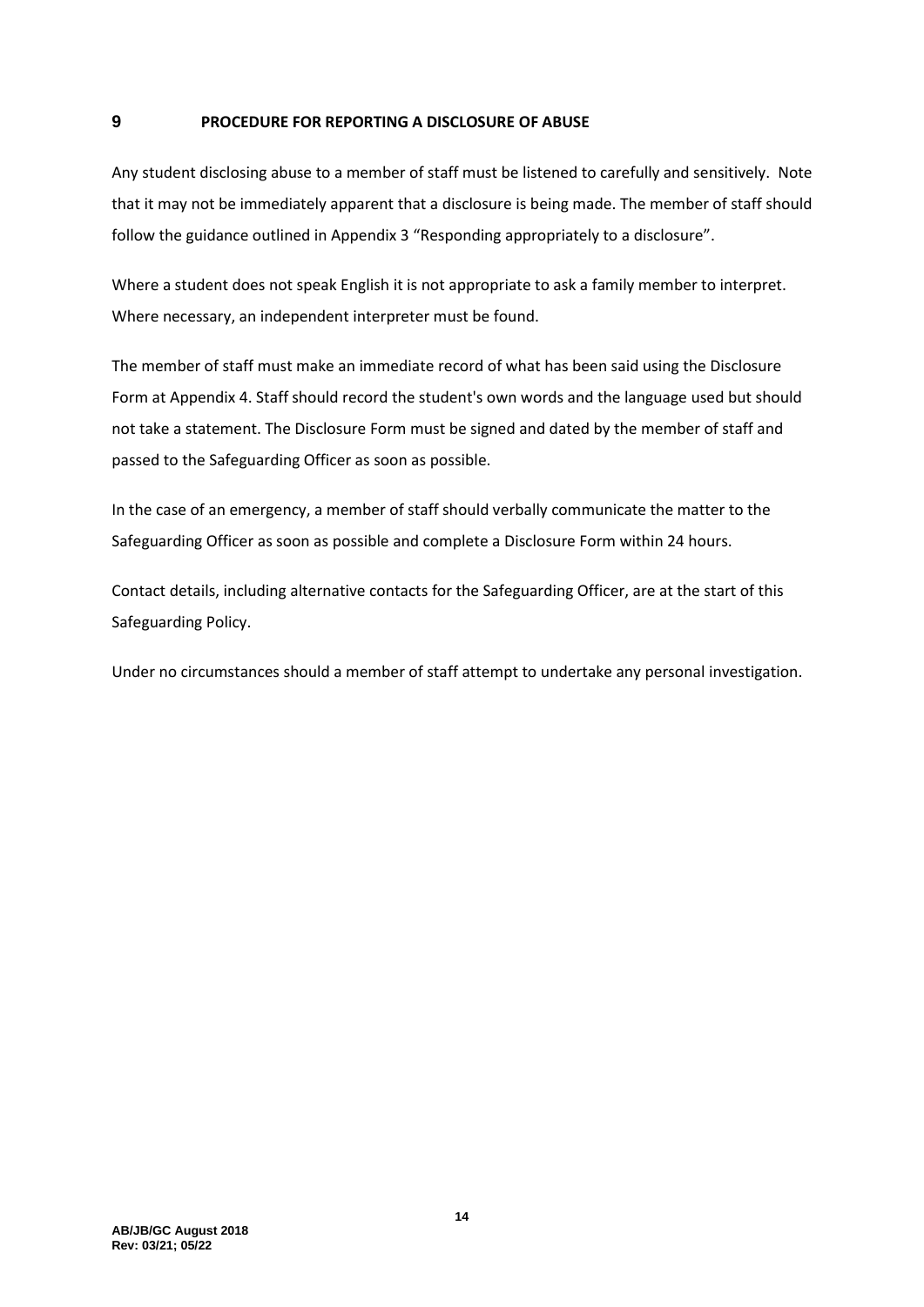# **10 PROCEDURE FOR REPORTING SUSPECTED ABUSE**

Where a member of staff observes or suspects that a child or vulnerable adult is being harmed or abused, or is at risk of being harmed or abused, they must notify their concerns to the Safeguarding Officer or the Deputy Safeguarding Officer as soon as possible.

The School assures staff that it will fully support any member of staff who, in good faith, reports his or her concerns that anyone is, or may be, abusing a child or vulnerable adult, whether or not those concerns turn out to be justified.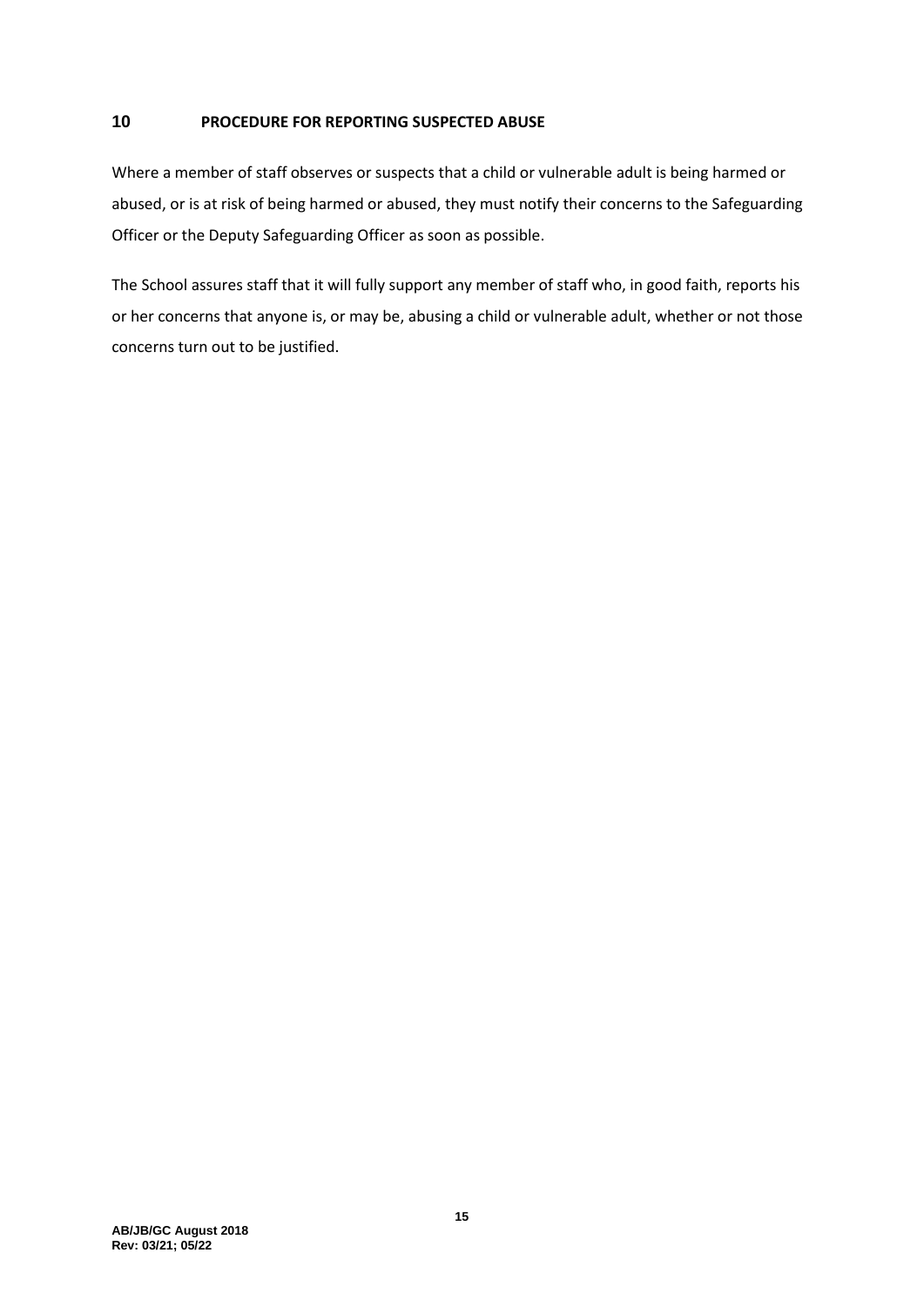# **11 ALLEGATIONS MADE AGAINST STAFF**

If a member of staff or anyone involved in an activity with the School has a concern about the behaviour of another staff member or adult working within the School, even as a visitor, they should discuss this with the Safeguarding Officer or the Deputy Safeguarding Officer. A decision will be made as to the best course of action. This could include a referral to the Police or other regulatory bodies.

Following this course of action and the outcome, the School may wish to refer the individual for consideration for barring and will contact the DBS.

It is important that all allegations against staff are taken seriously and are acted upon whether the allegation constitutes abuse or not.

Any member of staff hearing allegations will be expected to provide a written report, using the Disclosure Form, as outlined in sectio[n 9.](#page-13-0)

The parents or guardians of the child, or appropriate contacts for the vulnerable adult, should be contacted as soon as possible following decisions made by the Safeguarding Officer or other regulatory bodies.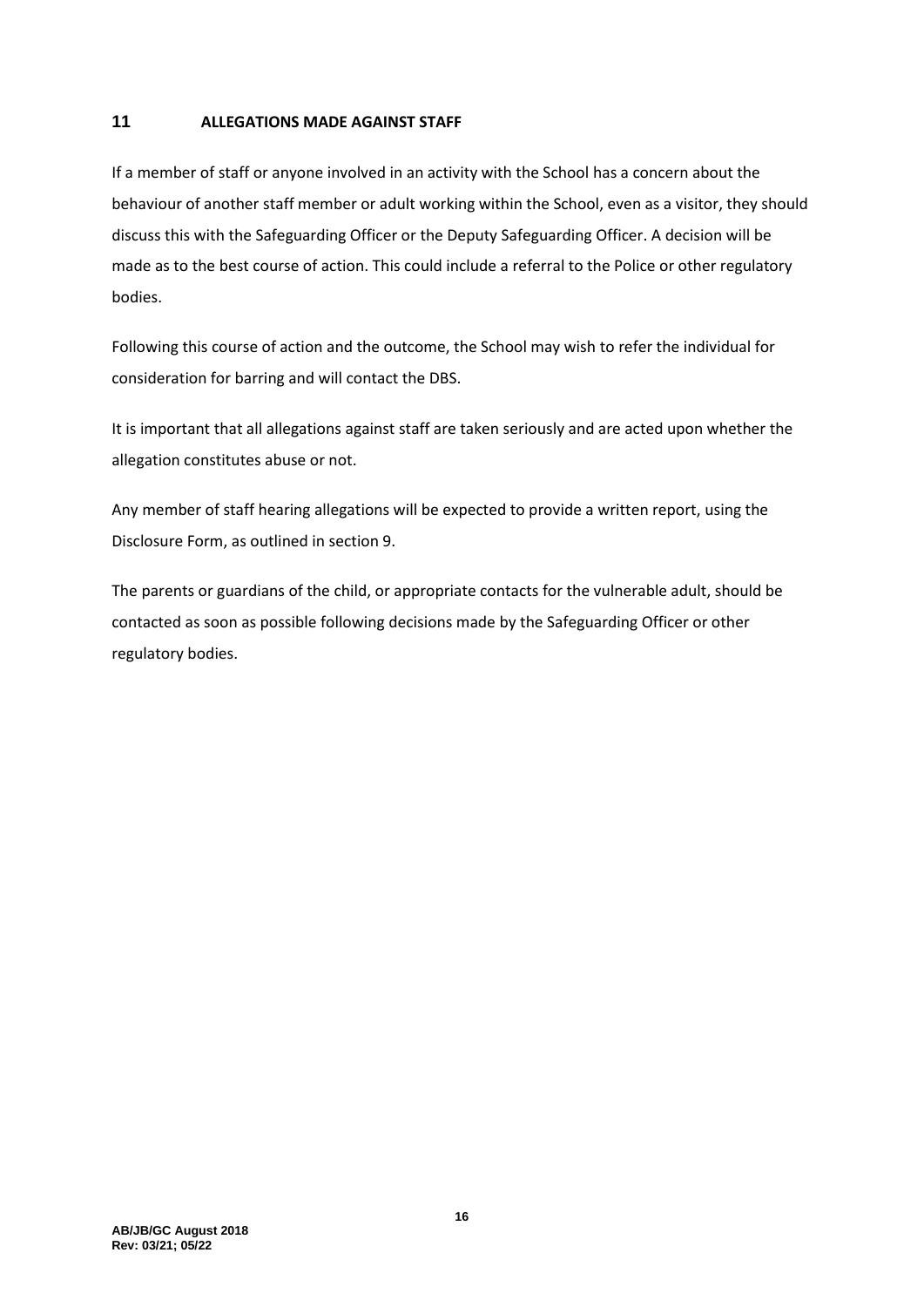#### **12 RECORDS AND REPORTING**

The Safeguarding Officer will maintain records of all safeguarding concerns raised or reports made. These records will be held confidentially and separate from other staff and student records or files in order to preserve confidentiality. Electronic records will be encrypted and password-protected.

Records will be held for a period of at least six years following a student's last day of attendance at the School. Retention of records beyond six years will be considered by the Safeguarding Officer in the circumstances and taking account of relevant laws and best practice on retention of data.

The Safeguarding Officer will collate details of any incidents relating to safeguarding students and these will be reported confidentially in an anonymous form to the Safeguarding Group at their meetings and the Board of Trustees on a termly basis. Any concerns or patterns that emerge will be identified and dealt with appropriately by the Safeguarding Group.

Where the matter raised may involve significant risk to students or the School itself, it may be necessary to inform the Charity Commission under its serious incident reporting regime. Please refer to sectio[n 2](#page-3-0) of this Safeguarding Policy for further guidance.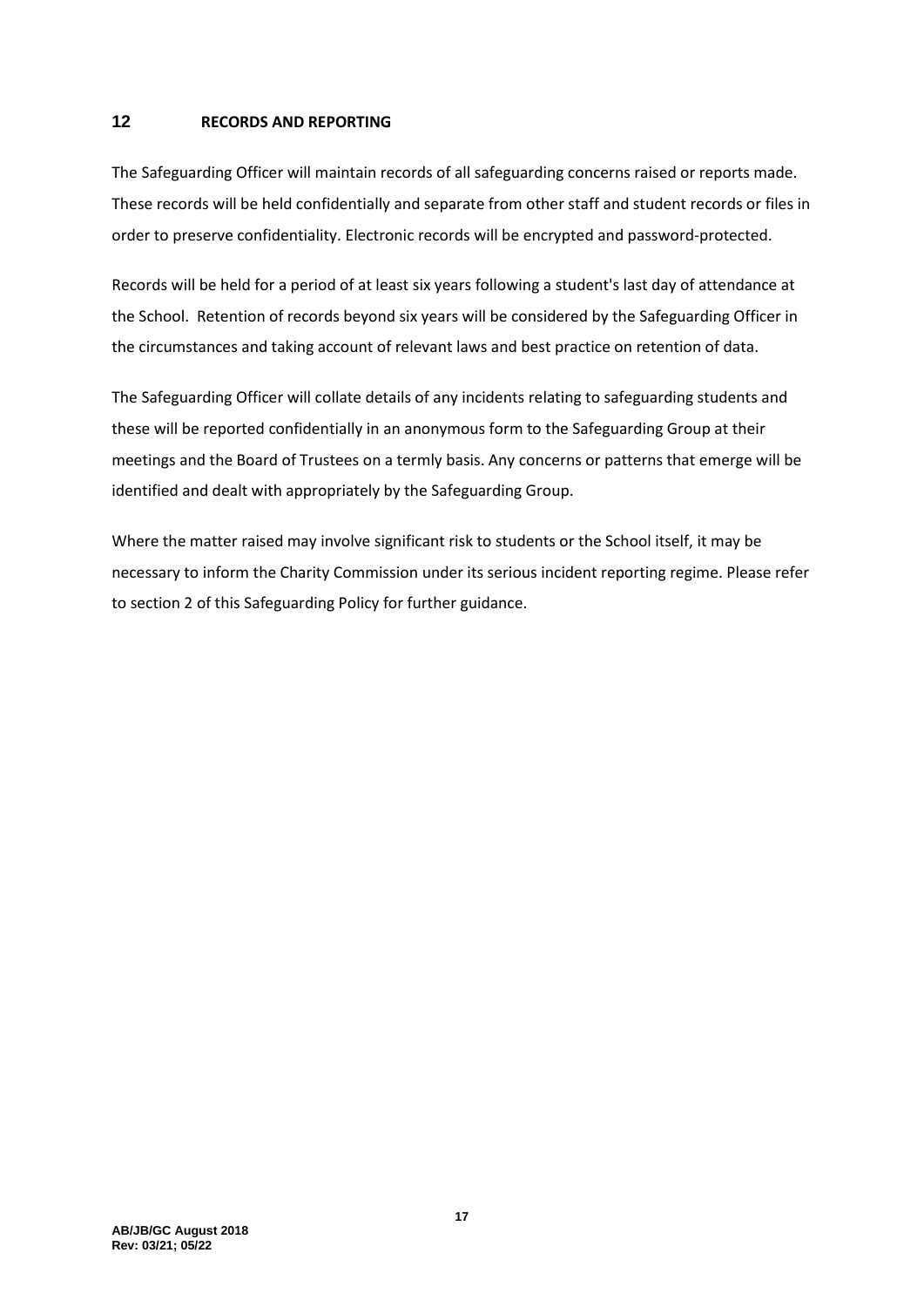# **13 POLICY UPDATE**

The Safeguarding Policy will be reviewed by the Safeguarding Group biannually or more frequently in response to new legislation or where an incident has occurred that requires an adjustment to processes within the School.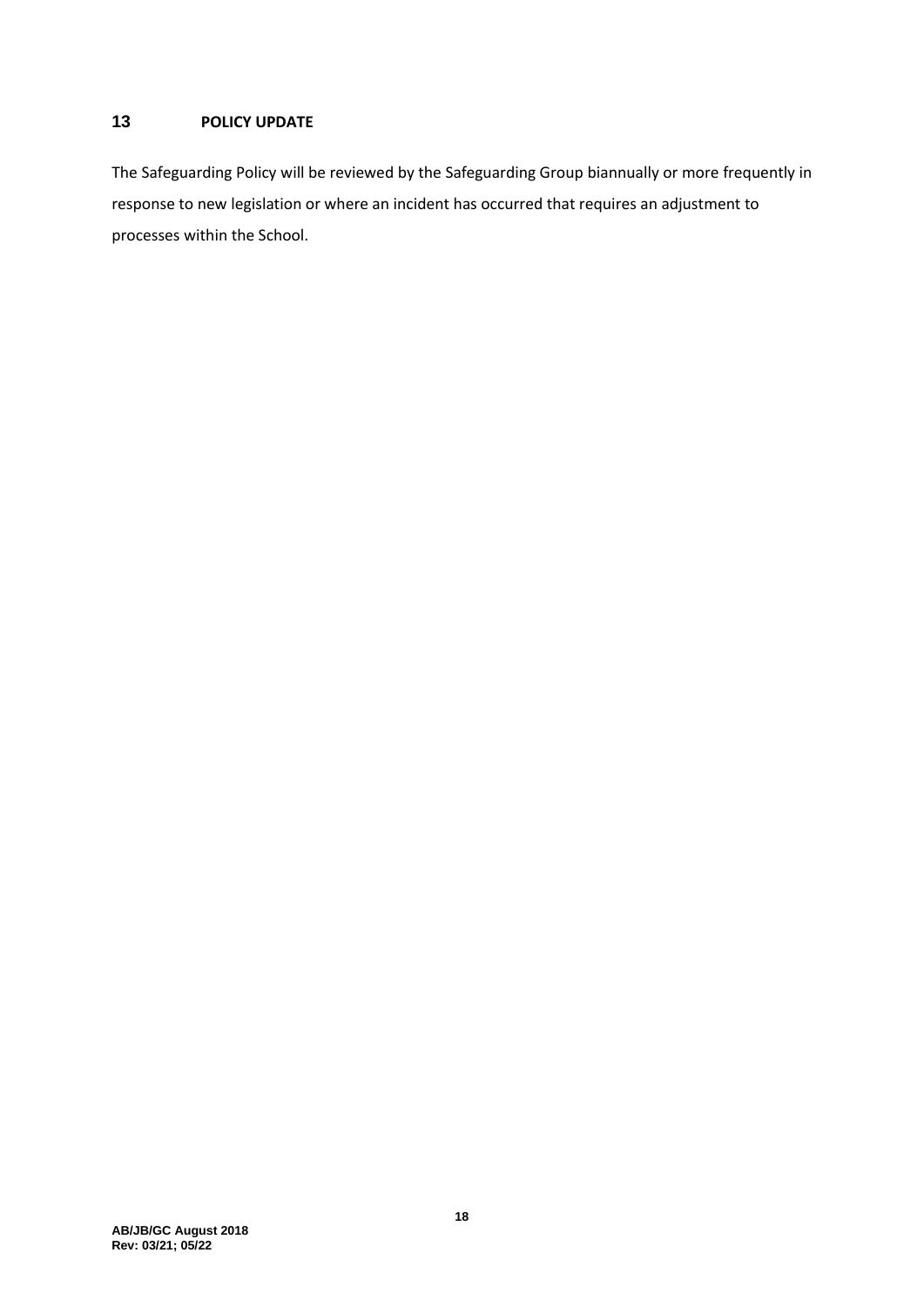#### **APPENDICES**

#### <span id="page-18-0"></span>**1 SAFE TOUCH POLICY**

Staff and students at the School enjoy a close working relationship and it is recognised that a level of physical contact exists in the day to day training and education in ballet and contemporary dance in England. The level of this contact is determined by the context and the relationship between the student and staff member. It is crucial that such physical contact occurs only in ways that are appropriate to the staff member's professional role.

When possible, staff should seek permission to touch, informing students of all contact intended during an activity. If a student refuses or indicates discomfort then staff should refrain from the activity and report this to the relevant line manager, who will ensure that the Safeguarding Officer or Deputy Safeguarding Officer is informed. Where physical contact is made with students, it should be in response to their needs at the time, of limited duration and appropriate.

Staff agree to refrain from any physical contact or touch when working alone with students on a one-to-one basis and will only do so when working with students in a classroom setting, where other students and / or staff are present, providing the student has granted permission. This is with the exception of staff working in the Screening, Treatment and Rehabilitation Unit (STRU), who by nature of their work must be able to engage in safe-touch with students, with the permission of the student. These staff agree to operate an "open door policy" in their treatment rooms when working with students, whether on a one-to-one basis or otherwise.

There will be some instances where staff have employed strategies to encourage appropriate physical contact but they have been ineffective and the student continues to pursue touch that is outside the safe boundaries of what is reasonably expected in the context of training and education in ballet and contemporary dance in England. On such occasions staff should remove themselves from such contact at the earliest opportunity and initiate a more appropriate level of physical contact. It will also be appropriate for a member of staff to reflect on their practice and whether their teaching methods effectively promote appropriate physical contact in training and education in ballet and contemporary dance in England. Guidance can be sought from the staff member's line manager, the Safeguarding Officer or their Deputy.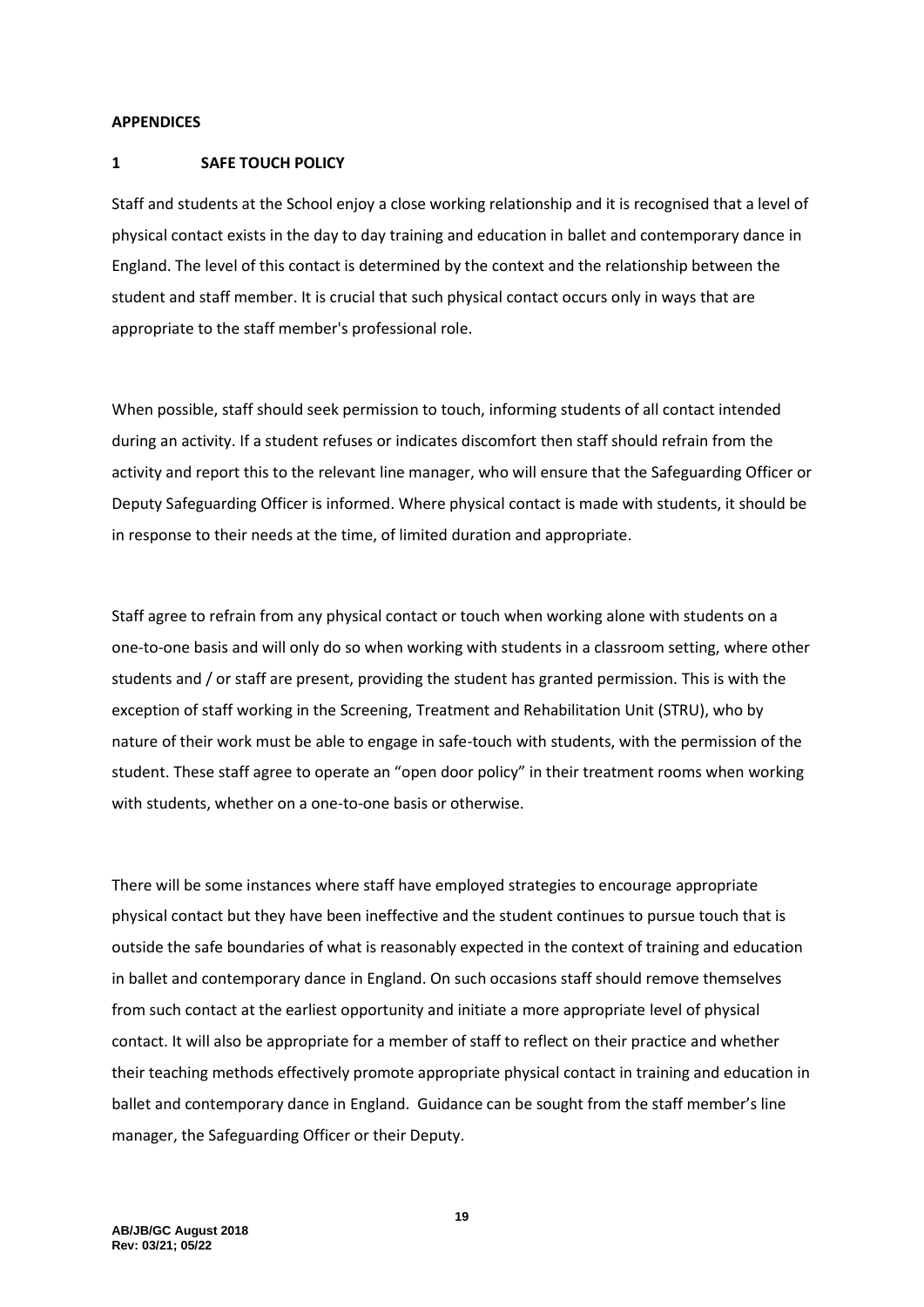# 2 **RECOGNISING ABUSE IN CHILDREN, A QUICK REFERENCE TABLE**

| Neglect / Self-neglect                                                                              | Sexual abuse                                                                                                               |
|-----------------------------------------------------------------------------------------------------|----------------------------------------------------------------------------------------------------------------------------|
| Persistent failure to meet a child's basic                                                          | Forcing or enticing a child to take part in sexual                                                                         |
| physical and/or psychological needs likely to                                                       | activities, physical contact including non-                                                                                |
| result in the serious impairment of the child's                                                     | penetrative act, and non-physical contact                                                                                  |
| health or development                                                                               | including making pornographic material, being                                                                              |
|                                                                                                     | exposed to sexual activity, encouraging to                                                                                 |
| <b>Indicators</b>                                                                                   | behave sexually and verbally abusive                                                                                       |
| Hunger                                                                                              |                                                                                                                            |
| Poor personal hygiene<br>-                                                                          | <b>Indicators</b>                                                                                                          |
| Inappropriate clothing<br>$\qquad \qquad \blacksquare$                                              | Bruises, scratches, burns or bite marks                                                                                    |
| Frequent lateness or non-attendance<br>$\overline{\phantom{a}}$                                     | on the body                                                                                                                |
| Untreated medical problems<br>$\qquad \qquad \blacksquare$                                          | Scratches, abrasions or persistent<br>$\overline{\phantom{a}}$                                                             |
| Poor social relationships<br>$\overline{\phantom{a}}$                                               | infections in the anal or genital regions                                                                                  |
| Compulsive stealing or scrounging<br>$\overline{\phantom{0}}$<br><b>Tiredness</b>                   | Sexual awareness inappropriate to the<br>child's age                                                                       |
|                                                                                                     | <b>Public masturbation</b><br>$\blacksquare$                                                                               |
|                                                                                                     | Teaching other children about sexual                                                                                       |
|                                                                                                     | activity                                                                                                                   |
|                                                                                                     | Refusing to stay with certain people or                                                                                    |
|                                                                                                     | go to certain places                                                                                                       |
|                                                                                                     | Aggressiveness, anger, anxiety,                                                                                            |
|                                                                                                     | tearfulness                                                                                                                |
|                                                                                                     | Withdrawal from friends                                                                                                    |
|                                                                                                     | Pregnancy                                                                                                                  |
| <b>Physical abuse</b>                                                                               | <b>Emotional Abuse</b>                                                                                                     |
| Hitting, shaking, throwing, poisoning,                                                              | Persistent emotional ill-treatment of a child                                                                              |
| burning/scalding, drowning, suffocating,                                                            | causing severe and persistent adverse effects                                                                              |
| otherwise causing physical harm, or factitious                                                      | on child's emotional development                                                                                           |
| illness by proxy                                                                                    |                                                                                                                            |
|                                                                                                     | <b>Indicators</b>                                                                                                          |
| <b>Indicators</b>                                                                                   | Continual self-deprecation                                                                                                 |
| Unexplained injuries or burns<br>Refusal to discuss injuries/improbable<br>$\overline{\phantom{a}}$ | Depression, withdrawal<br>$\qquad \qquad \blacksquare$<br>Inappropriate emotional responses to<br>$\overline{\phantom{a}}$ |
| explanations                                                                                        | painful situations                                                                                                         |
| Untreated injuries/illness                                                                          | Self-harm or mutilation                                                                                                    |
| Admission of punishment which                                                                       | Compulsive stealing/scrounging                                                                                             |
| appears excessive                                                                                   | Drug/solvent abuse/eating problems                                                                                         |
| Shrinking from physical contact<br>-                                                                | (over/under-eating)                                                                                                        |
| Fear of returning home or of parents<br>$\overline{\phantom{0}}$                                    | "neurotic" behaviour - obsessive                                                                                           |
| being contacted                                                                                     | rocking, thumb sucking                                                                                                     |
| Fear of undressing or medical help<br>$\overline{\phantom{0}}$                                      | "don't care" attitude or desperate<br>$\qquad \qquad \blacksquare$                                                         |
| Aggression / bullying<br>$\overline{\phantom{a}}$                                                   | attention-seeking behaviour                                                                                                |
| Over compliant behaviour or "watchful<br>-                                                          | Social isolation - does not join in and                                                                                    |
| attitude"                                                                                           | has few friends                                                                                                            |
| Running away                                                                                        |                                                                                                                            |
| Significant changes in behaviour<br>-                                                               |                                                                                                                            |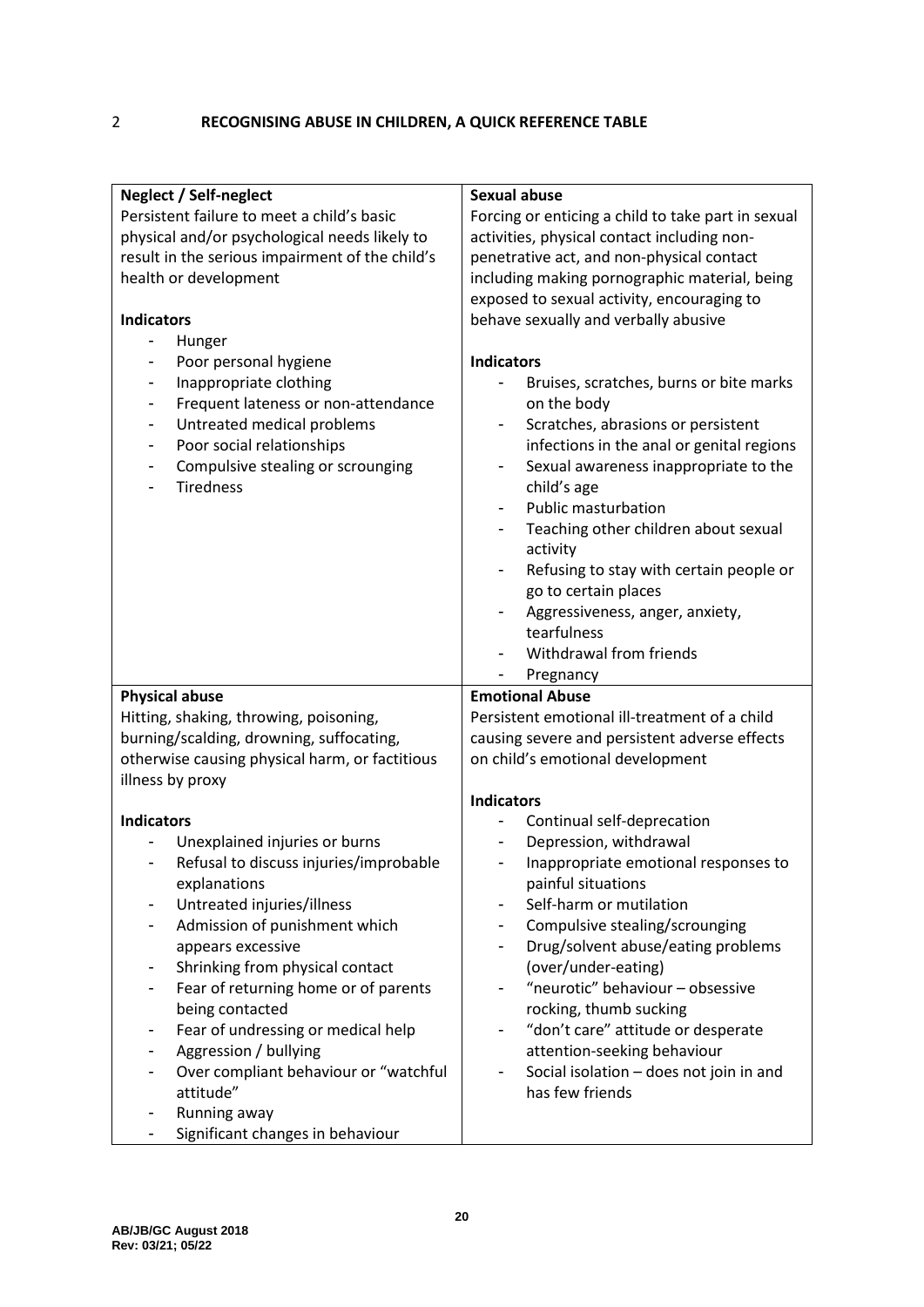| Radicalisation                                | <b>Other safeguarding indicators</b>                       |
|-----------------------------------------------|------------------------------------------------------------|
| Factors to indicate that a young person might | Persistent lateness or absence<br>$\overline{\phantom{a}}$ |
| be in danger or radicalisation include:       | Bullying, including cyber-bullying<br>-                    |
| <b>Isolation</b>                              | Use of drugs/excessive alcohol<br>-                        |
| Lack of self-esteem                           | Consumption<br>-                                           |
| Victim of bullying<br>-                       | Persistent illness<br>۰.                                   |
| Family tensions<br>٠                          | Gender-based violence<br>$\blacksquare$                    |
| Searching for personal identity               | Mental health problems<br>-                                |
| Race and hate crime                           | Panic attacks<br>$\overline{\phantom{a}}$                  |
| Use of internet glorifying violence<br>٠      | Aggressive outbursts                                       |
| Political grievances                          |                                                            |

# **RECOGNISING ABUSE IN VULNERABLE ADULTS, A QUICK REFERENCE TABLE**

| Psychological or emotional abuse                | <b>Sexual abuse</b>                                                  |  |  |  |
|-------------------------------------------------|----------------------------------------------------------------------|--|--|--|
| Coercive and/or controlling behaviour,          | Rape, attempted rape or sexual assault,                              |  |  |  |
| including enforced social isolation, removing   | inappropriate touching, non-consensual                               |  |  |  |
| mobility or communication aids, failing to      | masturbation, any sexual activity that the                           |  |  |  |
| respect privacy, preventing activities,         | person lacks capacity to consent to, indecent                        |  |  |  |
| intimidation, harassment, use of threats,       | exposure.                                                            |  |  |  |
| humiliation, bullying or swearing, threats of   |                                                                      |  |  |  |
| harm or abandonment.                            | <b>Indicators</b>                                                    |  |  |  |
|                                                 | Bruising, particularly to the thighs,                                |  |  |  |
| <b>Indicators</b>                               | buttocks and upper arms and marks on                                 |  |  |  |
| An air of silence when a particular             | the neck                                                             |  |  |  |
| person is present                               | Torn, stained or bloody underclothing                                |  |  |  |
| Withdrawal or change in the                     | Bleeding, pain or itching in the genital<br>$\overline{\phantom{a}}$ |  |  |  |
| psychological state of the person               | area                                                                 |  |  |  |
| Insomnia                                        | Unusual difficult in walking or sitting<br>$\overline{\phantom{a}}$  |  |  |  |
| Low self-esteem                                 | Pregnancy in a woman who is unable to                                |  |  |  |
| Uncooperative and aggressive                    | consent to sexual intercourse                                        |  |  |  |
| behaviour                                       | The uncharacteristic use of explicit                                 |  |  |  |
| A change of appetite, weight loss/gain          | sexual language or significant changes                               |  |  |  |
| Signs of distress: tearfulness, anger           | in sexual behaviour or attitude                                      |  |  |  |
| Apparent false claims, by someone<br>-          | Self-harming<br>$\overline{\phantom{a}}$                             |  |  |  |
| involved with the person, to attract            | Poor concentration, withdrawal, sleep                                |  |  |  |
| unnecessary treatment.                          | disturbance                                                          |  |  |  |
|                                                 | Excessive fear/apprehension of, or                                   |  |  |  |
|                                                 | withdrawal from, relationships                                       |  |  |  |
| <b>Physical abuse</b>                           | Domestic violence or abuse                                           |  |  |  |
| Assault, hitting, biting, scalding, burning,    | Psychological, physical, sexual, financial,                          |  |  |  |
| excessive restraint, bullying, force-feeding or | emotional, including threatening behaviour,                          |  |  |  |
| withdrawing food, over-medication.              | coercive and/or controlling behaviour,                               |  |  |  |
|                                                 | "honour"-based violence, FGM and forced                              |  |  |  |
| <b>Indicators</b>                               | marriage.                                                            |  |  |  |
| No explanation for injuries or                  |                                                                      |  |  |  |
| inconsistency with the account of what          | <b>Indicators</b>                                                    |  |  |  |
| happened                                        | Low self-esteem                                                      |  |  |  |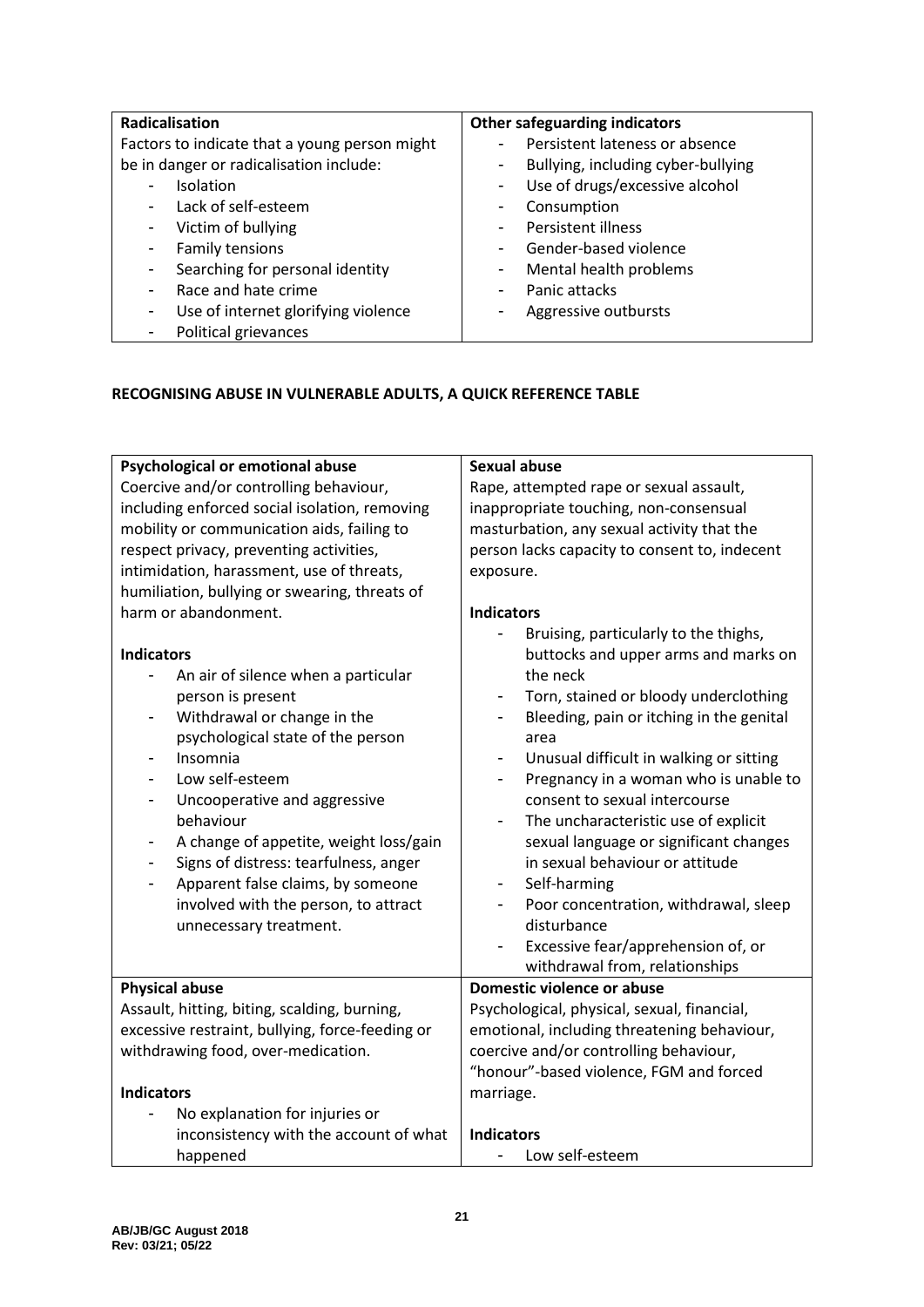| Injuries are inconsistent with the                                       | Feeling that the abuse is their fault                                 |
|--------------------------------------------------------------------------|-----------------------------------------------------------------------|
| person's lifestyle                                                       | when it is not                                                        |
| Bruising, cuts, welts, burns and/or                                      | Physical evidence of violence such as                                 |
| marks on the body or loss of hair in                                     | bruising, cuts, broken bones                                          |
| clumps                                                                   | Verbal abuse and humiliation in front of                              |
| Frequent injuries                                                        | others                                                                |
| Unexplained falls<br>$\qquad \qquad \blacksquare$                        | Fear of outside intervention                                          |
| Subdued or changed behaviour in the<br>$\overline{\phantom{a}}$          | Damage to home or property<br>$\overline{\phantom{a}}$                |
| presence of a particular person                                          | Isolation - not seeing friends and family<br>$\overline{\phantom{a}}$ |
| Signs of malnutrition<br>$\qquad \qquad \blacksquare$                    | Limited access to money<br>$\qquad \qquad \blacksquare$               |
| Failure to seek medical treatment or                                     |                                                                       |
| frequent changes of GP                                                   |                                                                       |
| <b>Financial or material abuse</b>                                       | <b>Other forms of abuse:</b>                                          |
| Theft of money or possessions, fraud,                                    |                                                                       |
| scamming, undue pressure, duress or threat                               | Modern slavery: Human trafficking, forced                             |
|                                                                          | labour, servitude, sexual exploitation.                               |
| <b>Indicators</b>                                                        |                                                                       |
| Missing personal possessions                                             | Discriminatory abuse: unequal treatment                               |
| Unexplained lack of money or inability                                   | based on age, disability, gender reassignment,                        |
| to maintain lifestyle                                                    | marriage and civil partnership, pregnancy and                         |
| Unexplained withdrawal of funds from<br>$\overline{\phantom{a}}$         | maternity, race, religion and belief, sex and                         |
| accounts                                                                 | sexual orientation (protected characteristics).                       |
| Failure to provide receipts for shopping<br>$\qquad \qquad \blacksquare$ |                                                                       |
| or other financial transactions carried                                  | Neglect: both self-neglect and neglect of                             |
| out on behalf of the person                                              | others.                                                               |
| Disparity between the person's living<br>$\overline{\phantom{a}}$        |                                                                       |
| conditions and their financial resources                                 | Organisation or institutional abuse: denying                          |
|                                                                          |                                                                       |
|                                                                          | visitors, failure to care for residents.                              |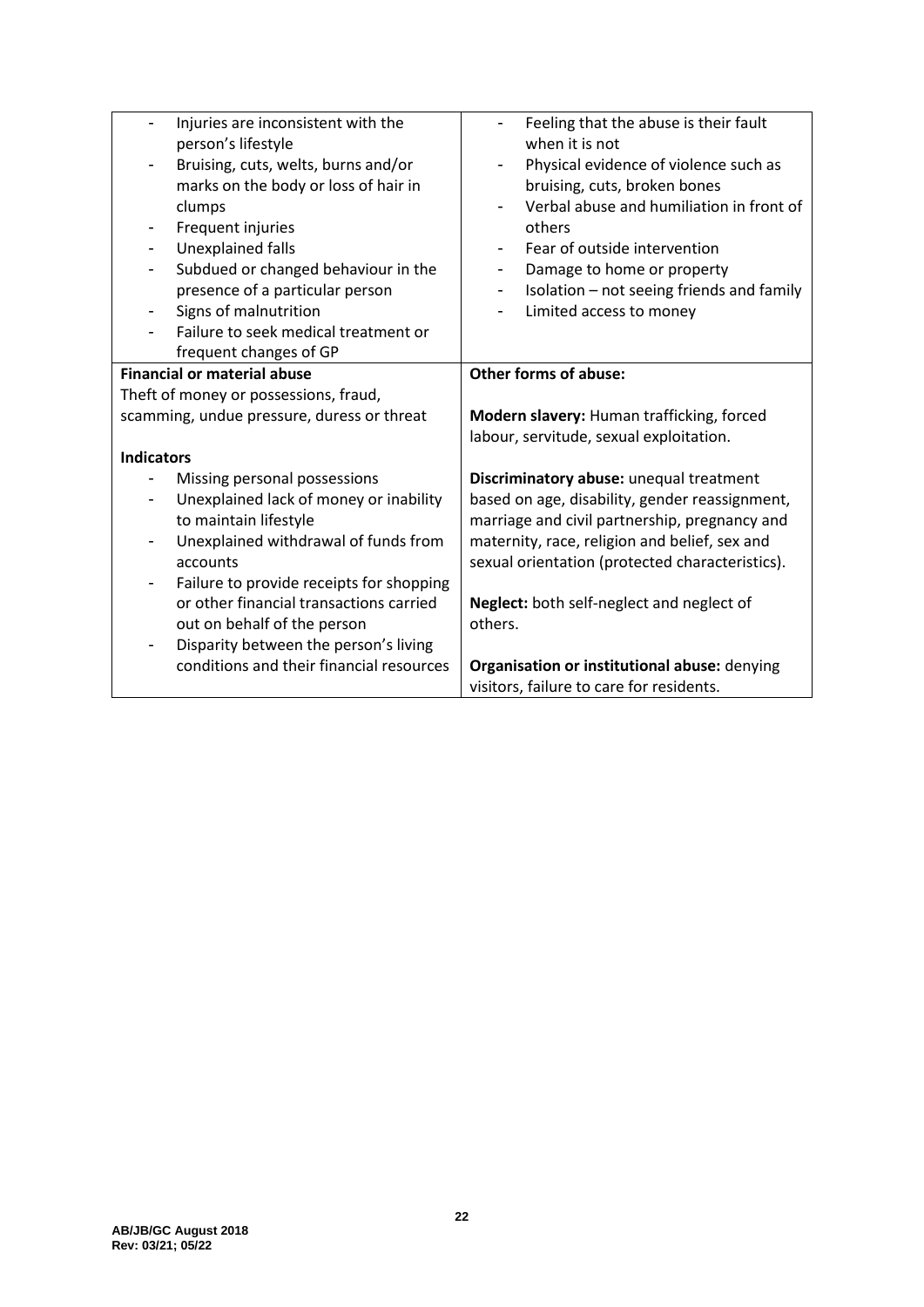#### <span id="page-22-0"></span>**3 RESPONDING APPROPRIATELY TO A DISCLOSURE**

# **DO**

Do stay calm

Do ensure the immediate safety of the individual and yourself Do assess the need for emergency services e.g. the Police, Ambulance services, GP etc. Do listen attentively to what the person says and pay attention to body language Do take the matter seriously Do reassure the person they are right to tell you Do explain to the person what action you will be taking Do closely follow the Safeguarding Policy in place Do write down exact details of the conversation you have had with the individual Do take all precautions to preserve evidence Do report to the Safeguarding Officer or their Deputy as soon as possible

#### **DON'T**

Do not panic Do not show that you are shocked or that you do not believe the individual Do not be judgemental or make assumptions Do not stop someone who is freely recalling significant events Do not launch into an investigation of your own Do not press for more details or question excessively Do not make a promise to keep it secret or other promises you cannot keep Do not try to resolve the matter yourself Do not contact or confront the alleged abuser Do not tell people who do not need to know - confidentiality is important Do not disturb or destroy possible evidence e.g. wash clothes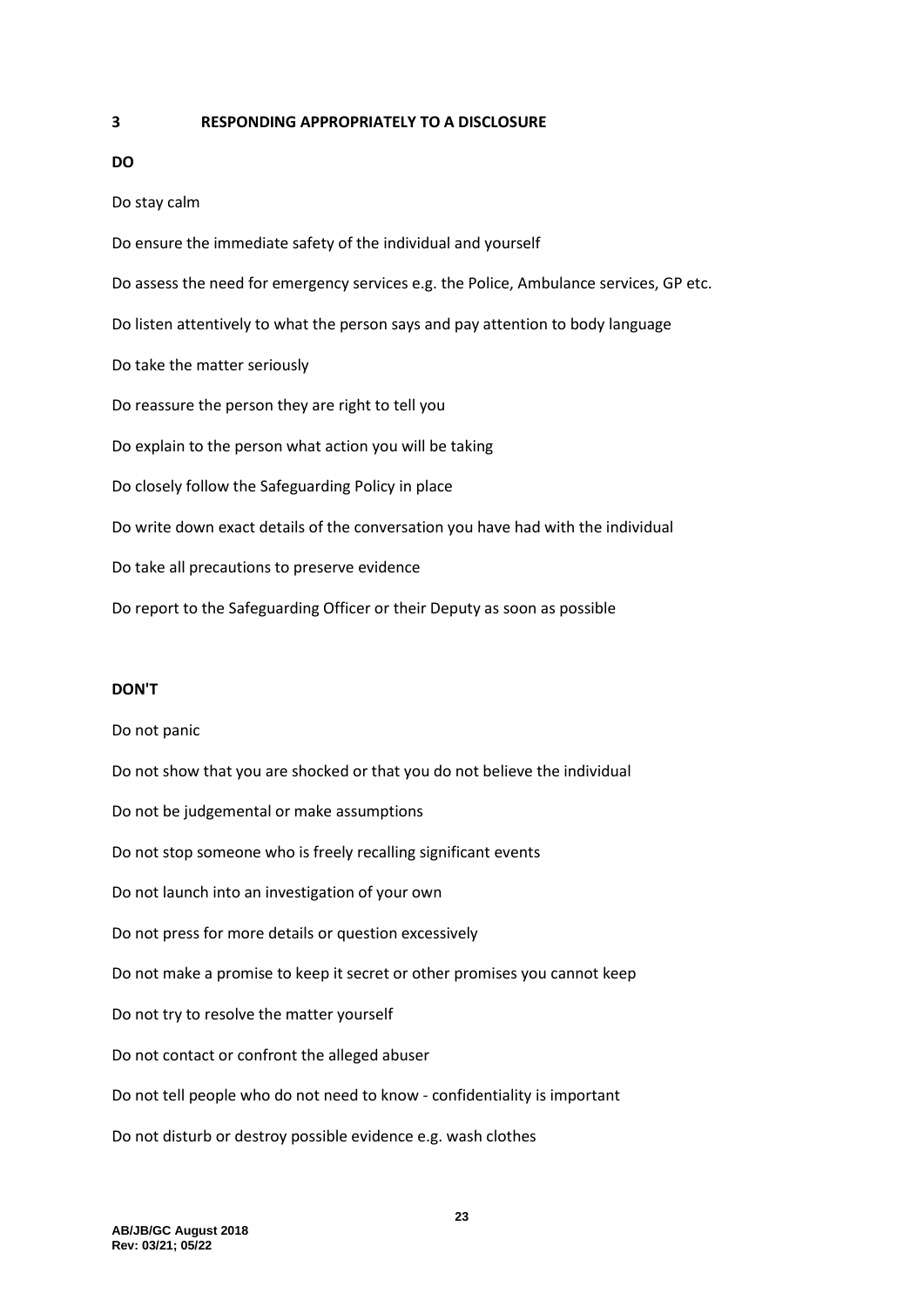#### <span id="page-23-0"></span> $\overline{\mathbf{4}}$ **DISCLOSURE FORM**

This form must be completed and given to the Safeguarding Officer (or in their absence, their deputy) immediately. If the disclosure was made during evening or weekend activity, please contact the Safeguarding Officer by phone (number available from the admin office) for further instructions.

Date and time the disclosure was made

Class/Programme attended at Rambert School

Name of child/ student

Age/Date of birth if known

Child/ student's home address and telephone number (if known, this will be given to the Safeguarding Officer by the relevant member of staff):

Who is reporting the Disclosure?

Has anyone else been consulted? Please give details

Nature of the alleged incident

Date & time of alleged incident

Location where alleged incident took place

Any special factors and other relevant information

Names of witnesses to the incidents (and contact details if available)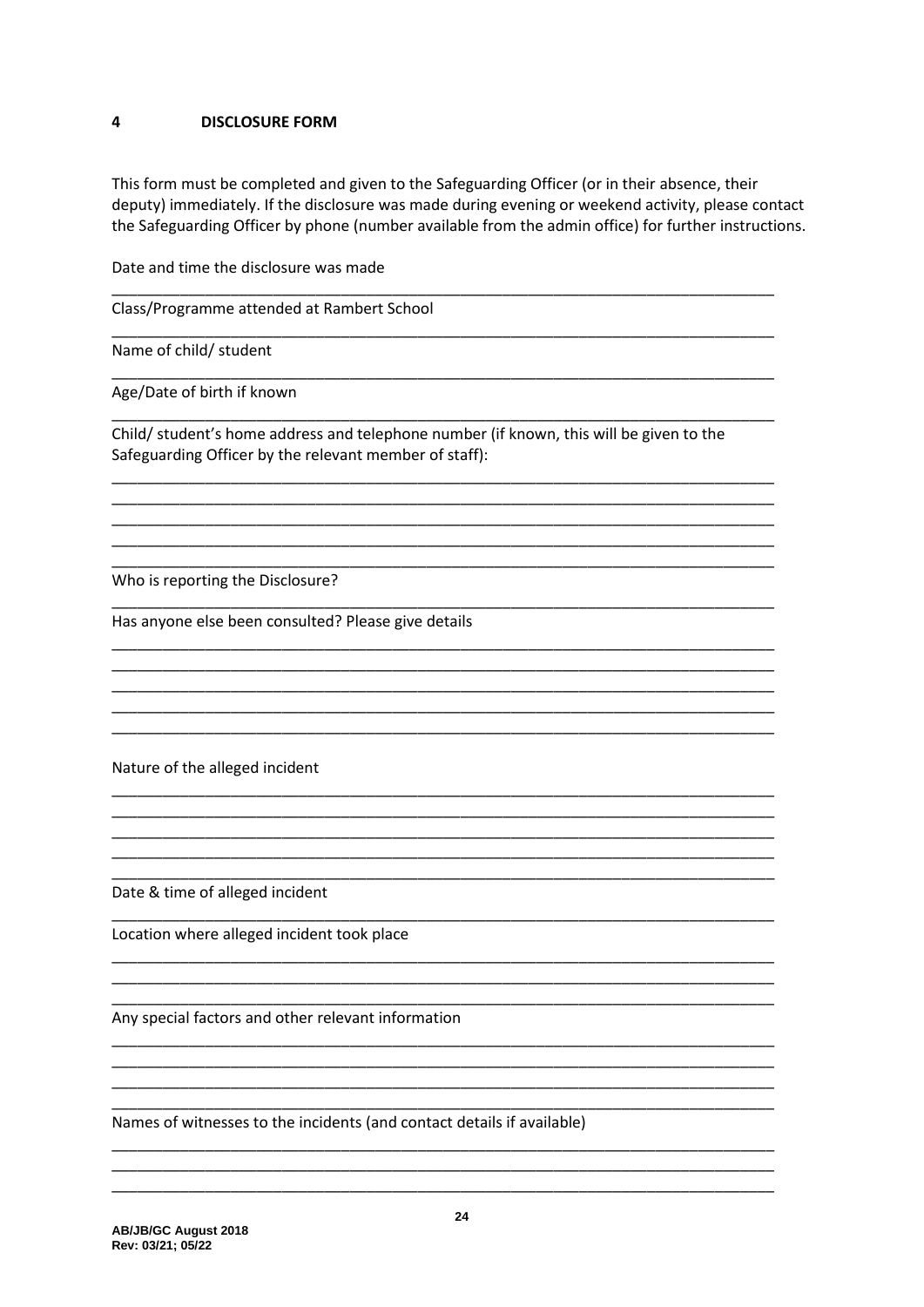Were there any physical or behavioural signs? Any other causes for concern?

Write down how the disclosure was made, using the young person's words wherever possible Have you spoken to the child's parents/carers? If so, please give details Has anybody been alleged to be the abuser? If so, give details

Your name and contact details Name (print)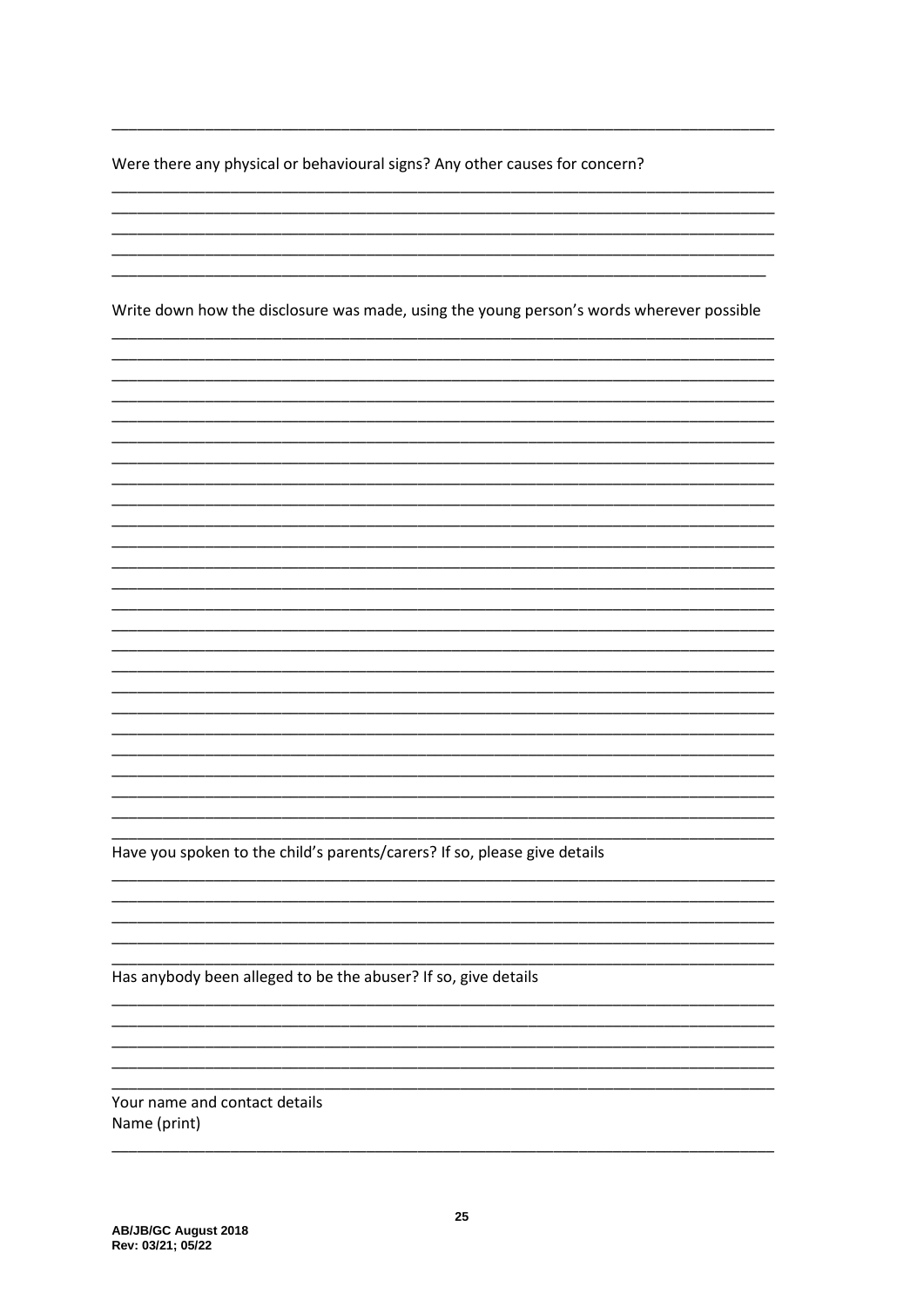Address

| Phone number                                                                                                                                                                                                                                                                                         |
|------------------------------------------------------------------------------------------------------------------------------------------------------------------------------------------------------------------------------------------------------------------------------------------------------|
| Signature                                                                                                                                                                                                                                                                                            |
| Date<br>This form must be completed and given to the Safeguarding Officer (or in their absence the Deputy).<br>If the disclosure was made during evening or weekend activity, please contact the Safeguarding<br>Officer by phone (number available from the admin office) for further instructions. |
| <b>Actions</b>                                                                                                                                                                                                                                                                                       |
| For completion by the Safeguarding Officer or the Deputy<br>What action has been taken to investigate the report?                                                                                                                                                                                    |
|                                                                                                                                                                                                                                                                                                      |
| What action has been taken as a result of the investigation? E.g. suspension of a worker or volunteer<br>by the relevant programme manager, report to the Social Services.                                                                                                                           |
| Has this incident been referred to a statutory agency? Please tick<br><b>YES</b><br>N <sub>O</sub><br>П<br>□<br>Give reasons                                                                                                                                                                         |
| Who is the contact at the statutory agency?                                                                                                                                                                                                                                                          |
| Name                                                                                                                                                                                                                                                                                                 |
| Agency                                                                                                                                                                                                                                                                                               |
| Contact details                                                                                                                                                                                                                                                                                      |
| Any further action needed?                                                                                                                                                                                                                                                                           |
|                                                                                                                                                                                                                                                                                                      |
|                                                                                                                                                                                                                                                                                                      |
|                                                                                                                                                                                                                                                                                                      |